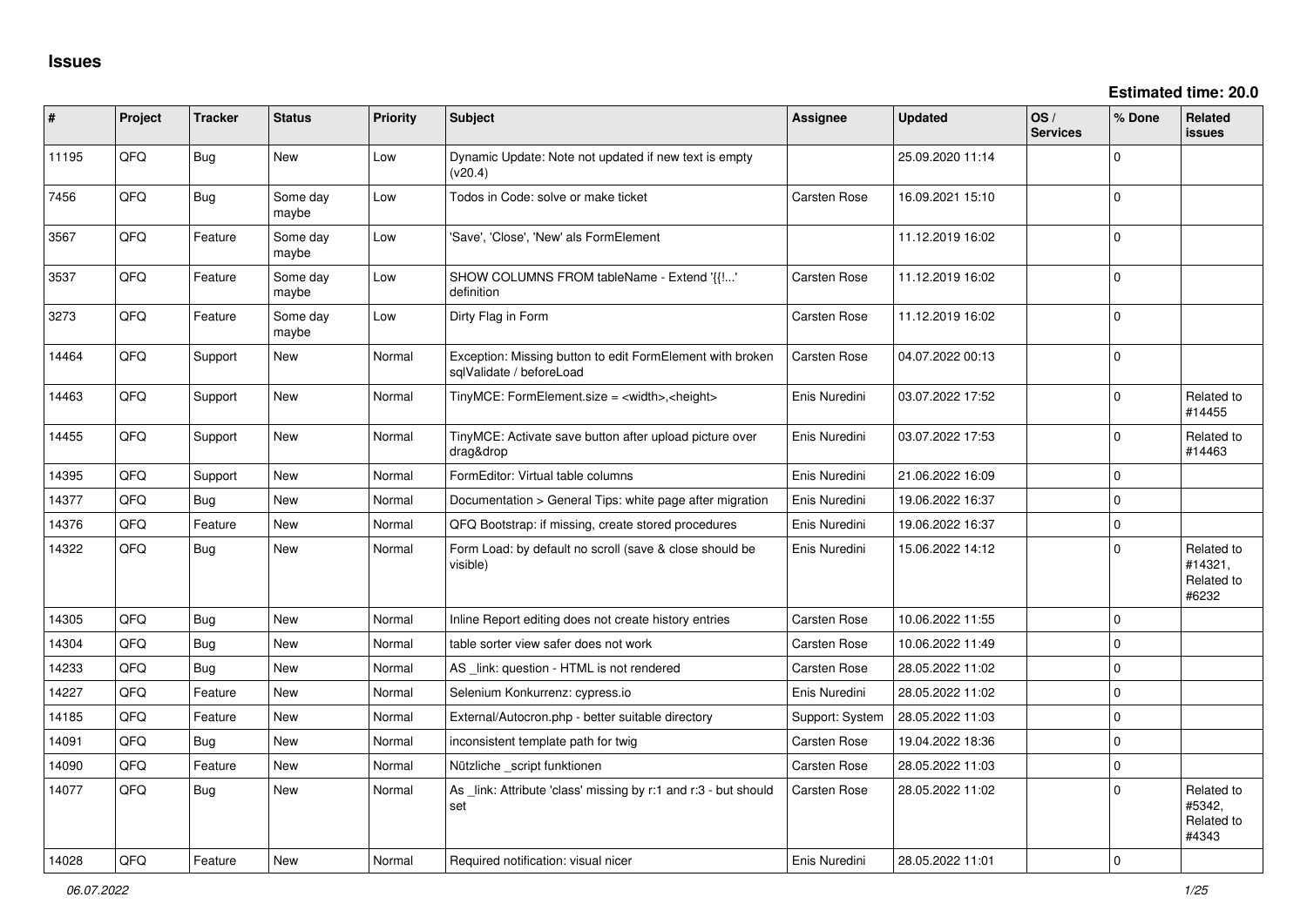| #     | Project | <b>Tracker</b> | <b>Status</b> | Priority | <b>Subject</b>                                                                                                                                      | <b>Assignee</b>        | <b>Updated</b>   | OS/<br><b>Services</b> | % Done         | Related<br>issues    |
|-------|---------|----------------|---------------|----------|-----------------------------------------------------------------------------------------------------------------------------------------------------|------------------------|------------------|------------------------|----------------|----------------------|
| 13945 | QFQ     | Feature        | New           | Normal   | As link: content before/after link                                                                                                                  | Enis Nuredini          | 28.05.2022 11:01 |                        | $\Omega$       | Related to<br>#12262 |
| 13843 | QFQ     | Feature        | New           | Normal   | Create JWT via QFQ                                                                                                                                  | <b>Carsten Rose</b>    | 19.03.2022 17:42 |                        | $\Omega$       |                      |
| 13841 | QFQ     | Feature        | New           | Normal   | Create PDF via iText - evaluate                                                                                                                     | <b>Carsten Rose</b>    | 19.03.2022 17:42 |                        | $\Omega$       |                      |
| 13706 | QFQ     | Bug            | New           | Normal   | Wrong CheckType in FieldElement LastStatus of Form Cron                                                                                             | <b>Carsten Rose</b>    | 21.01.2022 18:20 |                        | $\mathbf 0$    |                      |
| 13700 | QFQ     | Feature        | New           | Normal   | Redesign gfg.io Seite                                                                                                                               | <b>Carsten Rose</b>    | 19.03.2022 17:43 |                        | $\mathbf 0$    |                      |
| 13659 | QFQ     | Bug            | New           | Normal   | wrong sanitize class applied to R-store                                                                                                             | <b>Carsten Rose</b>    | 15.01.2022 14:23 |                        | $\mathbf 0$    |                      |
| 13647 | QFQ     | Bug            | New           | Normal   | Autofocus funktioniert nicht auf Chrome                                                                                                             | Benjamin Baer          | 19.03.2022 17:44 |                        | $\Omega$       |                      |
| 13609 | QFQ     | Feature        | New           | Normal   | QFQ Introduction: Seite aufloesen                                                                                                                   | Philipp<br>Gröbelbauer | 28.05.2022 11:02 |                        | $\Omega$       |                      |
| 13592 | QFQ     | Bug            | New           | Normal   | QFQ Build Queue: das vergeben von Tags klappt nicht. Es<br>werden keine Releases gebaut.                                                            | <b>Carsten Rose</b>    | 19.03.2022 17:45 |                        | 0              |                      |
| 13528 | QFQ     | Bug            | New           | Normal   | gfg.io > releases: es wird kein neues Release angelegt                                                                                              | Benjamin Baer          | 19.03.2022 17:46 |                        | 0              |                      |
| 13467 | QFQ     | Feature        | New           | Normal   | ChangeLog Generator                                                                                                                                 | <b>Carsten Rose</b>    | 19.03.2022 17:46 |                        | $\Omega$       | Related to<br>#11460 |
| 13460 | QFQ     | Bug            | New           | Normal   | Doc: Password set/reset  password should not processed<br>with 'html encode'                                                                        | <b>Carsten Rose</b>    | 19.03.2022 17:46 |                        | $\Omega$       |                      |
| 13451 | QFQ     | Bug            | New           | Normal   | Character Counter / Max Character: Problem in Safari                                                                                                | <b>Carsten Rose</b>    | 15.04.2022 17:18 |                        | 0              |                      |
| 13354 | QFQ     | Feature        | New           | Normal   | Using Websocket in QFQ                                                                                                                              | <b>Carsten Rose</b>    | 05.07.2022 16:26 |                        | $\Omega$       | Related to<br>#11076 |
| 13332 | QFQ     | Bug            | New           | Normal   | Multi Form: Required Felder werden visuell nicht markiert.                                                                                          | <b>Carsten Rose</b>    | 19.03.2022 17:47 |                        | $\mathbf 0$    |                      |
| 13331 | QFQ     | Bug            | New           | Normal   | Multi Form: Clear Icon misplaced                                                                                                                    | Carsten Rose           | 19.03.2022 17:47 |                        | $\overline{0}$ |                      |
| 12989 | QFQ     | Bug            | New           | Normal   | empty string does not trigger dynamic update                                                                                                        | Enis Nuredini          | 28.05.2022 11:09 |                        | $\mathbf 0$    |                      |
| 12716 | QFQ     | Bug            | New           | Normal   | template group: Pattern only applied to first instance                                                                                              | <b>Carsten Rose</b>    | 19.03.2022 17:47 |                        | $\Omega$       |                      |
| 12714 | QFQ     | Bug            | New           | Normal   | Conversion of GIF to PDF broken when GIF contains Alpha.                                                                                            | <b>Carsten Rose</b>    | 19.03.2022 17:49 |                        | $\Omega$       |                      |
| 12679 | QFQ     | Feature        | New           | Normal   | tablesorter: custom column width                                                                                                                    | <b>Carsten Rose</b>    | 16.06.2021 11:10 |                        | $\mathbf 0$    |                      |
| 12664 | QFQ     | Feature        | New           | Normal   | TinyMCE: report/remove malicous HTML/JS Code                                                                                                        | <b>Carsten Rose</b>    | 19.03.2022 17:47 |                        | $\Omega$       | Related to<br>#14320 |
| 12632 | QFQ     | Feature        | New           | Normal   | TinyMCE: Prepare CSS classes for images                                                                                                             | <b>Carsten Rose</b>    | 04.06.2021 14:35 |                        | 100            | Blocked by<br>#12186 |
| 12603 | QFQ     | Feature        | New           | Normal   | Dropdown (Select), Radio, checkbox:<br>itemListAlways={{!SELECT key, value}}                                                                        | Carsten Rose           | 19.03.2022 17:47 |                        | 0              |                      |
| 12581 | QFQ     | <b>Bug</b>     | New           | Normal   | Form.forward=close: Record 'new' in new browser tab ><br>save (& close) >> Form is not reloaded with new created<br>record id and stays in mode=new | Carsten Rose           | 19.03.2022 17:48 |                        | l o            |                      |
| 12556 | QFQ     | Feature        | New           | Normal   | Pills Title: colored = static or dynamic on allrequiredgiven                                                                                        | Benjamin Baer          | 19.03.2022 17:49 |                        | 0              |                      |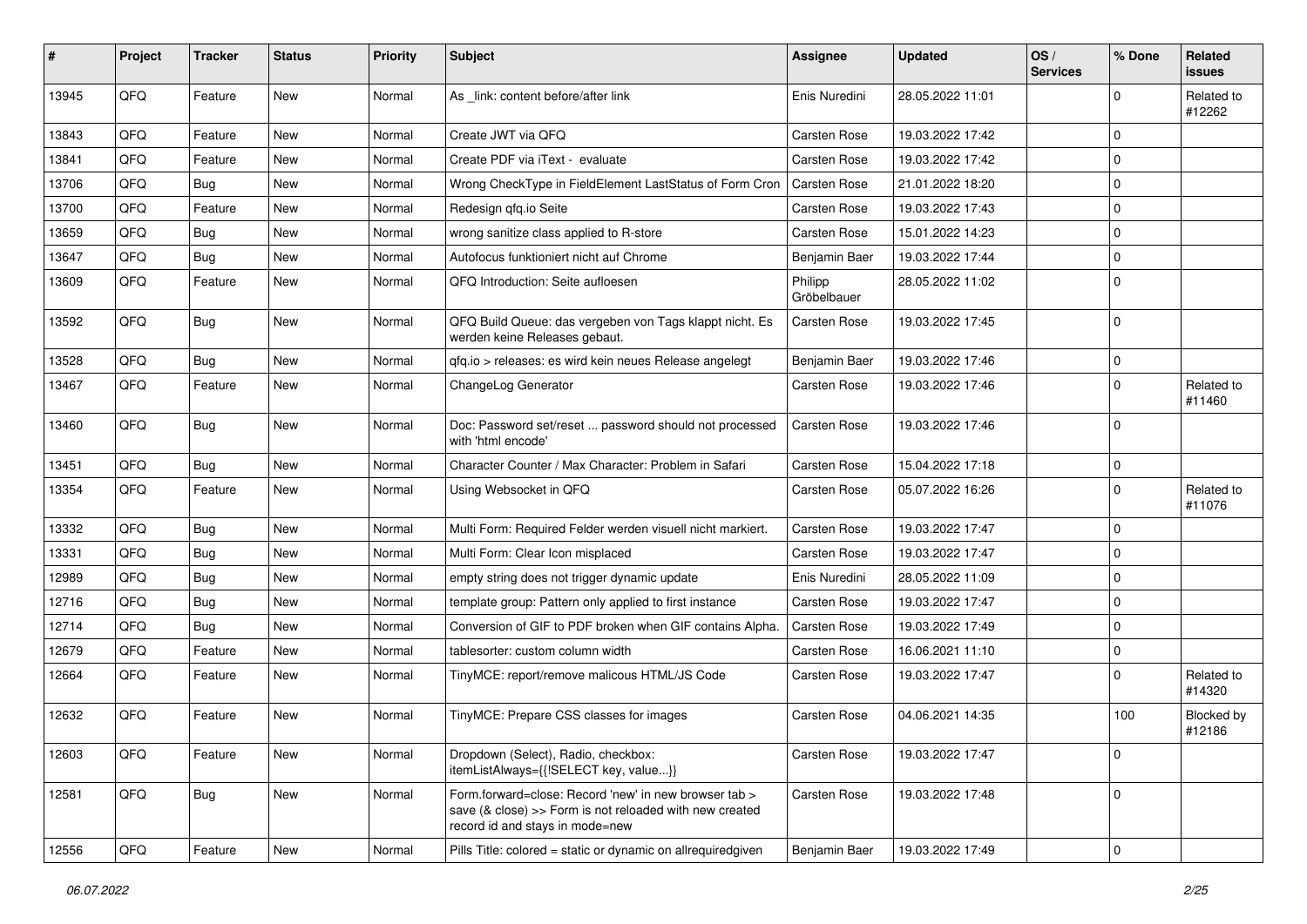| #     | Project | <b>Tracker</b> | <b>Status</b> | <b>Priority</b> | Subject                                                                                                        | <b>Assignee</b>     | <b>Updated</b>   | OS/<br><b>Services</b> | % Done      | Related<br>issues                                                     |
|-------|---------|----------------|---------------|-----------------|----------------------------------------------------------------------------------------------------------------|---------------------|------------------|------------------------|-------------|-----------------------------------------------------------------------|
| 12520 | QFQ     | Bug            | New           | Normal          | Switch FE User: still active even FE User session expired                                                      | Carsten Rose        | 19.03.2022 17:48 |                        | $\Omega$    |                                                                       |
| 12512 | QFQ     | Bug            | New           | Normal          | Some MySQL Installation can't use 'stored procedures'                                                          | <b>Carsten Rose</b> | 19.03.2022 17:48 |                        | $\Omega$    |                                                                       |
| 12490 | QFQ     | Feature        | New           | Normal          | Loading Plugins in QFQ - see what tinymce does. (lazy<br>loading)                                              | Benjamin Baer       | 08.06.2022 10:37 |                        | $\Omega$    | Related to<br>#12611,<br>Related to<br>#10013,<br>Related to<br>#7732 |
| 12480 | QFQ     | Feature        | New           | Normal          | If QFQ upgrade is running, block further request                                                               | Carsten Rose        | 03.05.2021 20:45 |                        | $\Omega$    |                                                                       |
| 12477 | QFQ     | Feature        | New           | Normal          | Support for refactoring: Form, FormElement, diverse<br>Tabellen/Spalten, tt-content Records                    | <b>Carsten Rose</b> | 03.05.2021 20:45 |                        | $\Omega$    |                                                                       |
| 12476 | QFQ     | Feature        | New           | Normal          | clearMe: a) should trigger 'dirty', b) sticky on textarea resize                                               | Benjamin Baer       | 04.01.2022 08:40 |                        | $\Omega$    | Related to<br>#9528                                                   |
| 12474 | QFQ     | Feature        | New           | Normal          | Check BaseConfigURL if it is given and the the last char is '/                                                 | <b>Carsten Rose</b> | 03.05.2021 20:45 |                        | $\Omega$    |                                                                       |
| 12465 | QFQ     | Feature        | New           | Normal          | QFQ Function: use in FE to fill StoreRecord                                                                    | Carsten Rose        | 05.05.2021 21:58 |                        | $\mathbf 0$ |                                                                       |
| 12413 | QFQ     | Feature        | New           | Normal          | STORE_TYPO3: enhance for {{be_users.email:T}},<br>{{fe users.email:T}}                                         | <b>Carsten Rose</b> | 03.05.2021 20:45 |                        | $\Omega$    | Related to<br>#12412,<br>Related to<br>#10012                         |
| 12412 | QFQ     | Feature        | New           | Normal          | Action/Escape qualifier 'e' (empty), '0': if given, an empty<br>string (or '0') will be treated as 'not found' | Carsten Rose        | 08.05.2021 09:40 |                        | $\Omega$    | Related to<br>#12413,<br>Related to<br>#10012                         |
| 12400 | QFQ     | Feature        | New           | Normal          | Tutorial ist in QFQ Doku, Wird in der Suche gefunden, es<br>gibt aber kein Menupunkt - Inhalt ueberpruefen     | Carsten Rose        | 03.05.2021 20:45 |                        | $\Omega$    |                                                                       |
| 12330 | QFQ     | Feature        | <b>New</b>    | Normal          | Copy to input field / text area / TinyMCE                                                                      | Carsten Rose        | 07.04.2021 09:01 |                        | $\Omega$    |                                                                       |
| 12327 | QFQ     | <b>Bug</b>     | New           | Normal          | Copy to clipboard: Glyphicon can not be changed                                                                | <b>Carsten Rose</b> | 27.12.2021 17:59 |                        | $\mathbf 0$ |                                                                       |
| 12269 | QFQ     | Feature        | New           | Normal          | 2FA - Login                                                                                                    | <b>Carsten Rose</b> | 03.05.2021 20:45 |                        | $\mathbf 0$ |                                                                       |
| 12187 | QFQ     | Bug            | New           | Normal          | Trigger FormAsFile() via Report: probably problem with multi<br>DB setup                                       | Carsten Rose        | 20.03.2021 21:20 |                        | $\Omega$    |                                                                       |
| 12163 | QFQ     | Feature        | New           | Normal          | Checkbox: table wrap                                                                                           | Carsten Rose        | 03.05.2021 20:51 |                        | $\mathbf 0$ |                                                                       |
| 12162 | QFQ     | Feature        | New           | Normal          | FE.type=sendmail: personalized mailing (several mails) via<br>template                                         | <b>Carsten Rose</b> | 03.05.2021 20:45 |                        | $\Omega$    |                                                                       |
| 12156 | QFQ     | Feature        | New           | Normal          | Form: Optional disable 'leave page'                                                                            |                     | 03.05.2021 20:45 |                        | $\mathbf 0$ |                                                                       |
| 12146 | QFQ     | Feature        | New           | Normal          | Autocron Job: Anzeigen wann der naechste Job ausgefuehrt<br>wird, resp das er nicht ausgefuehrt wird           | Carsten Rose        | 15.03.2021 15:23 |                        | $\mathbf 0$ |                                                                       |
| 12135 | QFQ     | Feature        | New           | Normal          | Subrecord: Notiz                                                                                               |                     | 24.04.2021 16:58 |                        | $\mathbf 0$ |                                                                       |
| 12133 | QFQ     | Bug            | New           | Normal          | NPM, phpSpreadSheet aktualisieren                                                                              | Carsten Rose        | 15.03.2021 09:04 |                        | $\mathbf 0$ |                                                                       |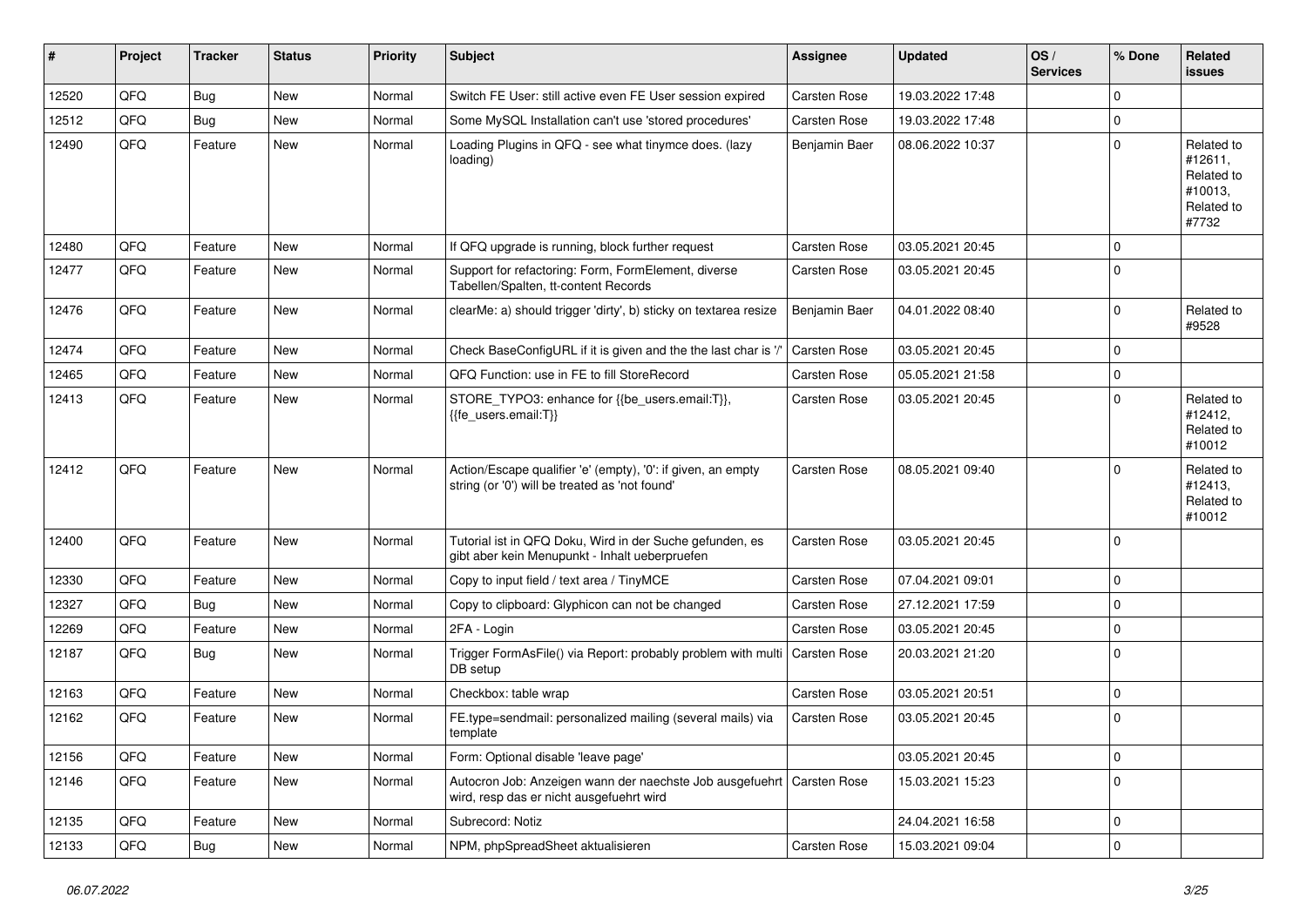| $\vert$ # | <b>Project</b> | <b>Tracker</b> | <b>Status</b> | <b>Priority</b> | <b>Subject</b>                                                                                       | Assignee                                               | <b>Updated</b>      | OS/<br><b>Services</b> | % Done      | Related<br><b>issues</b>                     |                      |
|-----------|----------------|----------------|---------------|-----------------|------------------------------------------------------------------------------------------------------|--------------------------------------------------------|---------------------|------------------------|-------------|----------------------------------------------|----------------------|
| 12119     | QFQ            | Feature        | New           | Normal          | AS paged: error message missing if there ist no 'r' argument.                                        | <b>Carsten Rose</b>                                    | 03.05.2021 20:51    |                        | $\mathbf 0$ |                                              |                      |
| 12109     | QFQ            | Feature        | New           | Normal          | Donwload Link: Plain, SIP, Persistent Link, Peristent SIP -<br>new notation                          | Carsten Rose                                           | 03.05.2021 20:45    |                        | $\mathbf 0$ | Related to<br>#12085                         |                      |
| 12045     | QFQ            | Bug            | New           | Normal          | templateGroup afterSave FE: Aufruf ohne<br>sqlHonorFormElements funktioniert nicht                   | Carsten Rose                                           | 18.02.2021 16:33    |                        | $\mathbf 0$ |                                              |                      |
| 12040     | QFQ            | <b>Bug</b>     | <b>New</b>    | Normal          | FE Mode 'hidden' für zwei FEs auf einer Zeile                                                        | <b>Carsten Rose</b>                                    | 18.02.2021 10:13    |                        | $\mathbf 0$ |                                              |                      |
| 12039     | QFQ            | Feature        | New           | Normal          | Missing htmlSpecialChar() in pre processing on form submit                                           |                                                        | 18.02.2021 00:09    |                        | $\mathbf 0$ | Related to<br>#14320                         |                      |
| 12038     | QFQ            | Feature        | New           | Normal          | a) STORE_VAR: filenameOnlyStripUniq, b) SP:<br>QSTRIPUNIQ()                                          |                                                        | 17.02.2021 23:55    |                        | $\mathbf 0$ |                                              |                      |
| 12024     | QFQ            | Feature        | New           | Normal          | Excel Export: text columns by default decode<br>htmlspeciachar()                                     | Carsten Rose                                           | 17.02.2021 23:55    |                        | $\mathbf 0$ | Related to<br>#12022                         |                      |
| 12023     | QFQ            | Feature        | <b>New</b>    | Normal          | MySQL Stored Precdure: QDECODESPECIALCHAR()                                                          | <b>Carsten Rose</b>                                    | 16.02.2021 11:16    |                        | $\mathbf 0$ | Related to<br>#12022                         |                      |
| 11955     | QFQ            | Feature        | <b>New</b>    | Normal          | subrecord: new title option to set <th> attributes - e.g. to<br/>customize tablesorter options.</th> | attributes - e.g. to<br>customize tablesorter options. | <b>Carsten Rose</b> | 03.05.2021 20:47       |             | $\mathbf 0$                                  | Related to<br>#11775 |
| 11892     | QFQ            | Feature        | New           | Normal          | tablesorter: columns with links are hard to order - new<br>qualifier 'Y: <ord>'</ord>                | Enis Nuredini                                          | 23.03.2022 09:22    |                        | $\mathbf 0$ |                                              |                      |
| 11775     | QFQ            | Feature        | New           | Normal          | Subrecord Tooltip pro Feld                                                                           | Carsten Rose                                           | 18.12.2020 15:22    |                        | $\mathbf 0$ | Related to<br>#11955                         |                      |
| 11752     | QFQ            | Bug            | New           | Normal          | checkbox renders multiple input elements with same name                                              | <b>Carsten Rose</b>                                    | 17.12.2020 14:58    |                        | $\mathbf 0$ | Related to<br>#11750                         |                      |
| 11747     | QFQ            | Feature        | New           | Normal          | Maintenance Page with Redirect                                                                       | Carsten Rose                                           | 03.05.2021 20:47    |                        | $\mathbf 0$ | Related to<br>#11741                         |                      |
| 11716     | QFQ            | Feature        | New           | Normal          | Form an beliebiger Stelle im Report anzeigen                                                         |                                                        | 09.12.2020 09:47    |                        | $\mathbf 0$ |                                              |                      |
| 11715     | QFQ            | Bug            | New           | Normal          | acceptZeroAsRequired and requiredOffButMark do not<br>coincide                                       |                                                        | 08.12.2020 12:13    |                        | $\Omega$    |                                              |                      |
| 11702     | QFQ            | Feature        | New           | Normal          | HTML Special Char makes no sense for 'allbut' if '&' is<br>forbidden                                 | <b>Carsten Rose</b>                                    | 07.12.2021 16:35    |                        | $\mathbf 0$ | Related to<br>#5112,<br>Related to<br>#14320 |                      |
| 11695     | QFQ            | Bug            | New           | Normal          | MultiForm required FE Error                                                                          | <b>Carsten Rose</b>                                    | 04.12.2020 13:34    |                        | $\mathbf 0$ |                                              |                      |
| 11668     | QFQ            | <b>Bug</b>     | <b>New</b>    | Normal          | Play function.sql - problem with mysql                                                               | <b>Carsten Rose</b>                                    | 03.05.2021 20:48    |                        | $\mathbf 0$ |                                              |                      |
| 11667     | QFQ            | Bug            | <b>New</b>    | Normal          | MySQL mariadb-server-10.3: Incorrect datetime value                                                  | <b>Carsten Rose</b>                                    | 03.05.2021 20:48    |                        | $\mathbf 0$ |                                              |                      |
| 11535     | QFQ            | Feature        | <b>New</b>    | Normal          | Ability to create SQL columns in frontend QFQ forms                                                  |                                                        | 17.11.2020 12:11    |                        | $\mathbf 0$ |                                              |                      |
| 11534     | QFQ            | Feature        | New           | Normal          | Report: Action on selected rows - Table batchprocessing<br>feature                                   |                                                        | 18.11.2020 08:15    |                        | $\Omega$    |                                              |                      |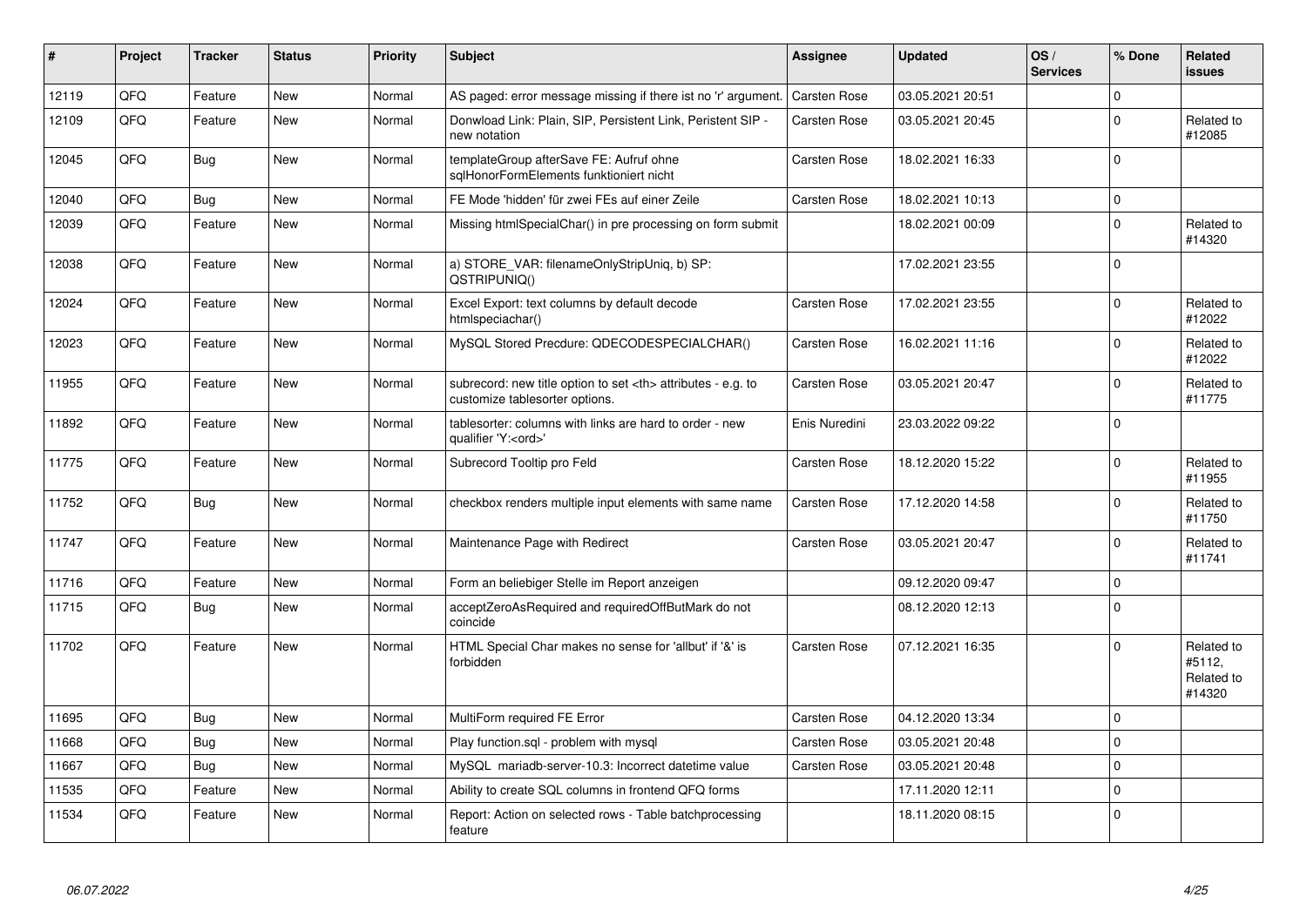| #     | Project | <b>Tracker</b> | <b>Status</b> | <b>Priority</b> | <b>Subject</b>                                                                      | Assignee            | <b>Updated</b>   | OS/<br><b>Services</b> | % Done      | Related<br><b>issues</b>                                             |
|-------|---------|----------------|---------------|-----------------|-------------------------------------------------------------------------------------|---------------------|------------------|------------------------|-------------|----------------------------------------------------------------------|
| 11523 | QFQ     | Feature        | <b>New</b>    | Normal          | Mit dynamic Update erkennen, ob Upload gemacht wurde                                | Carsten Rose        | 13.11.2020 15:07 |                        | $\Omega$    | Related to<br>#9533                                                  |
| 11522 | QFQ     | <b>Bug</b>     | <b>New</b>    | Normal          | Aus/Einblenden von Reitern                                                          |                     | 13.11.2020 14:58 |                        | $\mathbf 0$ |                                                                      |
| 11516 | QFQ     | Feature        | <b>New</b>    | Normal          | Multi Page Form (Previous/Next Buttons)                                             | Carsten Rose        | 16.03.2021 17:52 |                        | $\mathbf 0$ |                                                                      |
| 11504 | QFQ     | Feature        | <b>New</b>    | Normal          | Dynamic Update: Button text update for 'Save',' Close' &<br>'Delete'                | Carsten Rose        | 12.11.2020 23:44 |                        | $\mathbf 0$ |                                                                      |
| 11460 | QFQ     | Feature        | <b>New</b>    | Normal          | Easier creation of changelog: gitchangelog                                          | Carsten Rose        | 12.06.2021 10:20 |                        | $\Omega$    | Related to<br>#13467                                                 |
| 11239 | QFQ     | <b>Bug</b>     | New           | Normal          | Radiobutton (plain): horizontales Rendern abhängig vom<br>Datentyp in der Datenbank | Carsten Rose        | 30.09.2020 18:37 |                        | $\mathbf 0$ |                                                                      |
| 11080 | QFQ     | Feature        | <b>New</b>    | Normal          | Send MQTT messages                                                                  | Carsten Rose        | 29.08.2020 19:49 |                        | $\mathbf 0$ |                                                                      |
| 10996 | QFQ     | Feature        | <b>New</b>    | Normal          | Download video via sip: no seek                                                     | Carsten Rose        | 12.08.2020 14:18 |                        | $\mathbf 0$ |                                                                      |
| 10979 | QFQ     | Feature        | <b>New</b>    | Normal          | Ajax Calls an API - dataReport                                                      | Carsten Rose        | 11.05.2022 12:15 |                        | $\mathbf 0$ |                                                                      |
| 10976 | QFQ     | Feature        | <b>New</b>    | Normal          | Excel Export Verbesserungen                                                         | Carsten Rose        | 06.08.2020 10:56 |                        | $\Omega$    |                                                                      |
| 10937 | QFQ     | <b>Bug</b>     | <b>New</b>    | Normal          | Fehler mit abhängigen Select- Feldern beim Positionieren                            | Carsten Rose        | 12.11.2020 23:45 |                        | $\Omega$    |                                                                      |
| 10890 | QFQ     | Bug            | <b>New</b>    | Normal          | AutoCron hangs                                                                      |                     | 20.07.2020 13:56 |                        | $\mathbf 0$ |                                                                      |
| 10874 | QFQ     | Feature        | New           | Normal          | Erstellen eines Foreign Keys in der Tabelle "FormElement"                           |                     | 13.07.2020 10:11 |                        | $\mathbf 0$ |                                                                      |
| 10819 | QFQ     | Feature        | <b>New</b>    | Normal          | Persistent SIP - second try                                                         | Carsten Rose        | 29.06.2020 23:02 |                        | $\mathbf 0$ | Related to<br>#6261                                                  |
| 10763 | QFQ     | Feature        | <b>New</b>    | Normal          | form accessed and submitted despite logout?                                         |                     | 16.06.2020 11:43 |                        | $\Omega$    |                                                                      |
| 10759 | QFQ     | Bug            | <b>New</b>    | Normal          | emptyMeansNull - Feld falsch aktualisiert                                           |                     | 12.11.2020 23:45 |                        | $\mathbf 0$ |                                                                      |
| 10714 | QFQ     | Feature        | <b>New</b>    | Normal          | multi Table Form                                                                    | Carsten Rose        | 16.03.2021 18:44 |                        | $\mathbf 0$ |                                                                      |
| 10704 | QFQ     | <b>Bug</b>     | <b>New</b>    | Normal          | wkhtml problem rendering fullCalendar.js / fabric.js >><br>successor: puppeteer     | Carsten Rose        | 12.11.2020 23:45 |                        | $\Omega$    | Related to<br>#5024,<br>Related to<br>#4650,<br>Related to<br>#10715 |
| 10658 | QFQ     | <b>Bug</b>     | <b>New</b>    | Normal          | processReadOnly broken                                                              | <b>Carsten Rose</b> | 27.05.2020 17:55 |                        | 0           |                                                                      |
| 10593 | QFQ     | Feature        | New           | Normal          | label2: text behind input element                                                   | Carsten Rose        | 16.05.2020 10:57 |                        | $\Omega$    |                                                                      |
| 10588 | QFQ     | Bug            | <b>New</b>    | Normal          | typeahed Tag: Doku anpassen                                                         | Carsten Rose        | 12.11.2020 23:45 |                        | $\mathbf 0$ |                                                                      |
| 10463 | QFQ     | Feature        | New           | Normal          | Report link: expliztes setzen von HTML Tags (Bedarf fuer<br>'data-selenium' & 'id') | Enis Nuredini       | 23.03.2022 09:23 |                        | $\Omega$    | Related to<br>#7648                                                  |
| 10384 | QFQ     | Feature        | <b>New</b>    | Normal          | Parameter Exchange QFQ Instances                                                    |                     | 07.05.2020 09:38 |                        | $\mathbf 0$ |                                                                      |
| 10345 | QFQ     | Feature        | New           | Normal          | Templates - Patterns QFQ Style                                                      |                     | 03.05.2021 21:01 |                        | $\Omega$    | Related to<br>#10713                                                 |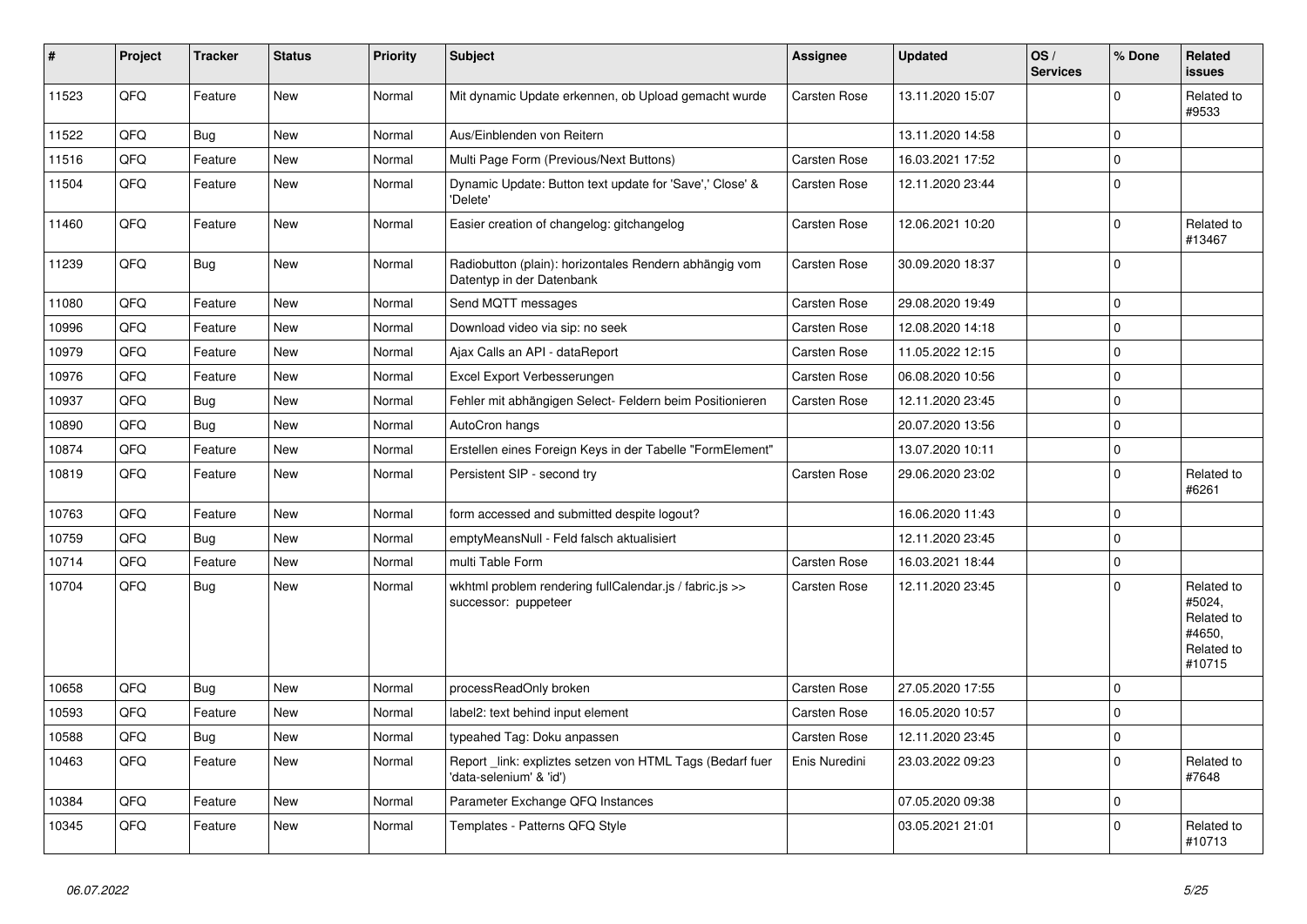| #     | Project | <b>Tracker</b> | <b>Status</b> | Priority | Subject                                                                                                                               | <b>Assignee</b>     | <b>Updated</b>   | OS/<br><b>Services</b> | % Done      | Related<br>issues                                                    |
|-------|---------|----------------|---------------|----------|---------------------------------------------------------------------------------------------------------------------------------------|---------------------|------------------|------------------------|-------------|----------------------------------------------------------------------|
| 10324 | QFQ     | Bug            | New           | Normal   | Excel Export mit Template funktioniert nur, wenn Template<br>vor uid kommt                                                            |                     | 30.03.2020 11:20 |                        | U           | Related to<br>#10257                                                 |
| 10322 | QFQ     | <b>Bug</b>     | New           | Normal   | FormElement / Radio: missing column 'enum' >> FE not<br>reported                                                                      | Carsten Rose        | 07.05.2020 09:37 |                        | $\Omega$    |                                                                      |
| 10119 | QFQ     | Feature        | New           | Normal   | Dropdown (selectlist) & Type Ahead: format and catagorize<br>list                                                                     | Carsten Rose        | 07.05.2020 09:36 |                        | $\Omega$    |                                                                      |
| 10115 | QFQ     | Feature        | <b>New</b>    | Normal   | TypeAhead: static list                                                                                                                | Carsten Rose        | 26.02.2020 16:42 |                        | 100         |                                                                      |
| 10082 | QFQ     | Bug            | New           | Normal   | FE.type=SELECT - 'sanatize' Class                                                                                                     | Carsten Rose        | 07.05.2020 09:36 |                        | U           | Related to<br>#10081                                                 |
| 10080 | QFQ     | Feature        | New           | Normal   | Popup on 'save' / 'close': configure dialog (answer<br>yes/no/cancle/)                                                                | Carsten Rose        | 28.03.2021 20:52 |                        | $\Omega$    | Is duplicate<br>of #12262                                            |
| 10014 | QFQ     | Feature        | New           | Normal   | Manual.rst: describe behaviour and process order of<br>fillStoreVar, slaveId, sqlBefore,                                              | Carsten Rose        | 01.02.2020 22:31 |                        | 0           |                                                                      |
| 9983  | QFQ     | Feature        | New           | Normal   | Report Notation: new keyword 'range'                                                                                                  | Carsten Rose        | 01.02.2020 15:55 |                        | $\mathbf 0$ |                                                                      |
| 9927  | QFQ     | Feature        | New           | Normal   | QFQ Update: a) Update nur machen wenn BE User<br>eingeloggt ist., b) Bei Fehler genaue Meldung welcher<br>Updateschritt Probleme hat. | <b>Carsten Rose</b> | 22.01.2020 12:59 |                        | $\Omega$    |                                                                      |
| 9855  | QFQ     | Bug            | <b>New</b>    | Normal   | <b>Required Check</b>                                                                                                                 |                     | 01.02.2020 15:56 |                        | 0           |                                                                      |
| 9853  | QFQ     | Feature        | New           | Normal   | Check das SQL / QFQ / Mail Logfile geschrieben wird                                                                                   |                     | 09.01.2020 11:15 |                        | 0           |                                                                      |
| 9811  | QFQ     | Feature        | New           | Normal   | Report: tag every n'th row                                                                                                            | Carsten Rose        | 01.02.2020 23:22 |                        | $\Omega$    |                                                                      |
| 9783  | QFQ     | Bug            | New           | Normal   | Email with special characters                                                                                                         | Carsten Rose        | 01.02.2020 23:22 |                        | $\mathbf 0$ |                                                                      |
| 9781  | QFQ     | Feature        | New           | Normal   | Button: CSS class to make buttons smaller                                                                                             | Carsten Rose        | 01.02.2020 23:22 |                        | $\Omega$    |                                                                      |
| 9777  | QFQ     | Feature        | New           | Normal   | Logging QFQ Variables                                                                                                                 | Carsten Rose        | 16.12.2019 17:17 |                        | $\Omega$    |                                                                      |
| 9773  | QFQ     | Bug            | New           | Normal   | form.parameter.formModeGlobal=requiredOff                                                                                             | Carsten Rose        | 01.02.2020 15:56 |                        | 0           |                                                                      |
| 9707  | QFQ     | Feature        | New           | Normal   | SIP security: encode pageld and check pageld on decode                                                                                | Carsten Rose        | 01.02.2020 23:22 |                        | $\Omega$    |                                                                      |
| 9706  | QFQ     | Feature        | New           | Normal   | Multi File Upload (hidden template group)                                                                                             | Carsten Rose        | 01.02.2020 23:22 |                        | $\Omega$    | Related to<br>#7521,<br>Related to<br>#5562,<br>Related to<br>#13330 |
| 9602  | QFQ     | Feature        | New           | Normal   | Form definition as JSON                                                                                                               | Carsten Rose        | 01.02.2020 23:21 |                        | $\Omega$    | Related to<br>#9600                                                  |
| 9537  | QFQ     | Feature        | New           | Normal   | FormEditor: Edit fieldset in FrontEnd                                                                                                 | Carsten Rose        | 01.02.2020 23:22 |                        | $\mathbf 0$ |                                                                      |
| 9533  | QFQ     | Bug            | New           | Normal   | FE.type=upload: Check in 'beforeSave' if upload is given                                                                              | Carsten Rose        | 01.02.2020 23:22 |                        | 0           | Related to<br>#11523                                                 |
| 9352  | QFQ     | Feature        | New           | Normal   | FE 'Native' fire slaveld, sqlAfter, sqlIns                                                                                            | Carsten Rose        | 01.02.2020 23:22 |                        | 0           |                                                                      |
| 9348  | QFQ     | Feature        | New           | Normal   | defaultThumbnailSize: pre render thumbnails                                                                                           | Carsten Rose        | 12.06.2021 09:05 |                        | 0           |                                                                      |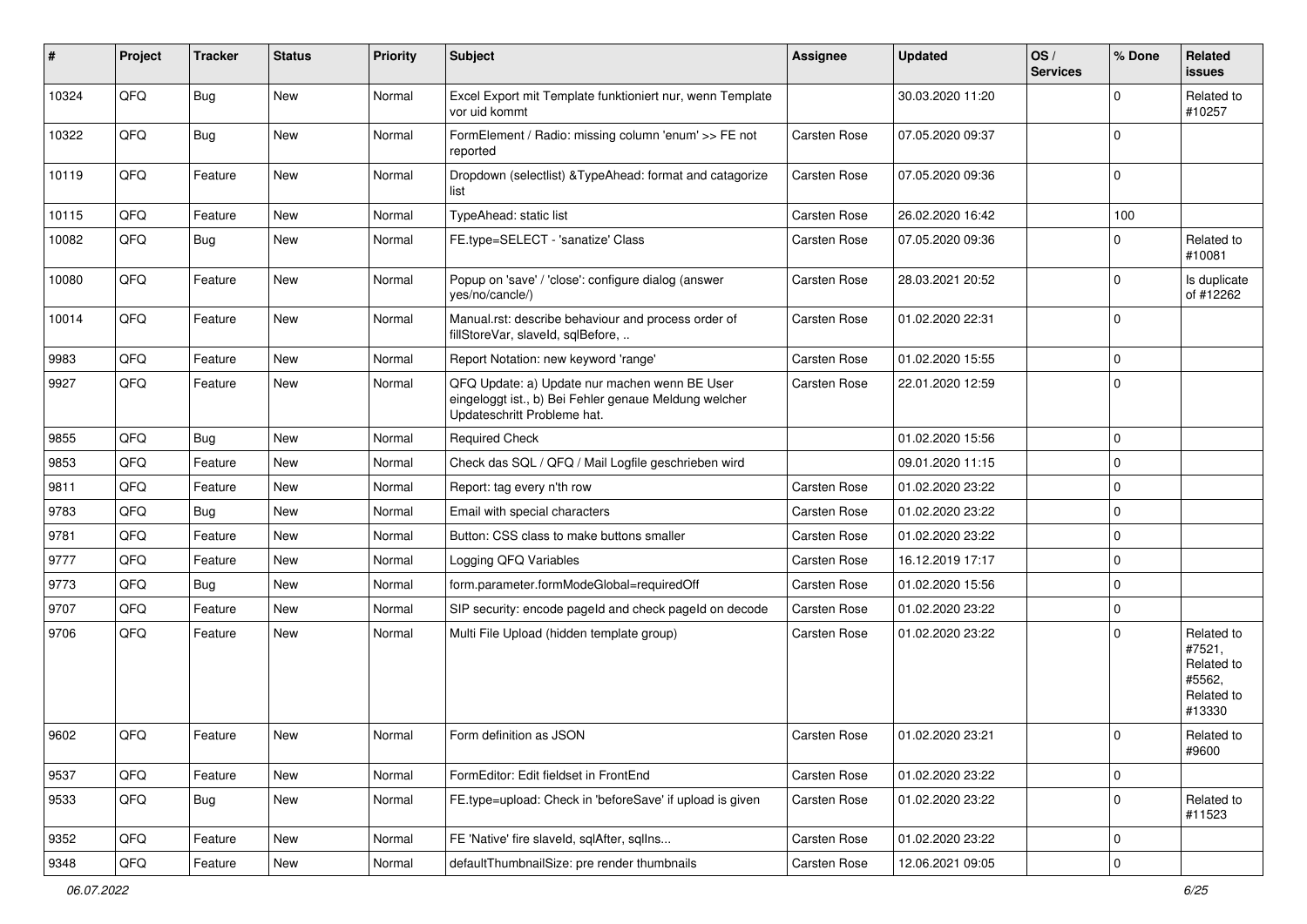| #    | <b>Project</b> | <b>Tracker</b> | <b>Status</b> | <b>Priority</b> | <b>Subject</b>                                                                                         | Assignee            | <b>Updated</b>   | OS/<br><b>Services</b> | % Done         | Related<br>issues    |
|------|----------------|----------------|---------------|-----------------|--------------------------------------------------------------------------------------------------------|---------------------|------------------|------------------------|----------------|----------------------|
| 9317 | QFQ            | Bug            | <b>New</b>    | Normal          | FE.type=note: with dynamic show/hidden an empty label<br>causes trouble                                | <b>Carsten Rose</b> | 01.02.2020 23:22 |                        | $\Omega$       |                      |
| 9275 | QFQ            | <b>Bug</b>     | <b>New</b>    | Normal          | autcron: t3 page, which takes to long to respond, is not<br>reported properly                          | <b>Carsten Rose</b> | 01.02.2020 23:22 |                        | 100            |                      |
| 9221 | QFQ            | Feature        | <b>New</b>    | Normal          | typeAhead: Zeichenlimite ausschalten                                                                   | Carsten Rose        | 29.06.2022 22:36 |                        | $\mathbf 0$    |                      |
| 9208 | QFQ            | Feature        | New           | Normal          | Manage 'recent' records                                                                                | Carsten Rose        | 01.02.2020 23:22 |                        | $\Omega$       |                      |
| 9177 | QFQ            | Bug            | <b>New</b>    | Normal          | Bug? QFQ tries to save an action FE, which has real<br>existing column name                            | Carsten Rose        | 01.02.2020 23:22 |                        | $\overline{0}$ |                      |
| 9136 | QFQ            | Feature        | New           | Normal          | Create ZIP files with dynamic PDFs                                                                     | Carsten Rose        | 06.07.2022 13:21 |                        | $\overline{0}$ |                      |
| 9129 | QFQ            | Feature        | <b>New</b>    | Normal          | sqlValidate: Message as notification, not as error                                                     | <b>Carsten Rose</b> | 01.02.2020 23:22 |                        | $\Omega$       | Related to<br>#9128  |
| 9128 | QFQ            | Feature        | <b>New</b>    | Normal          | Error Message: not replaced variables- a) replace back to<br>'{{', b) underline                        | Carsten Rose        | 01.02.2020 23:22 |                        | $\Omega$       | Related to<br>#9129  |
| 9127 | QFQ            | <b>Bug</b>     | <b>New</b>    | Normal          | Error Message: change 'roll over' color - text not readable                                            | <b>Carsten Rose</b> | 01.02.2020 23:22 |                        | $\mathbf 0$    |                      |
| 9077 | QFQ            | <b>Bug</b>     | <b>New</b>    | Normal          | typeAheadSql: report broken SQL                                                                        | Carsten Rose        | 29.06.2022 22:35 |                        | $\Omega$       | Related to<br>#4018  |
| 9013 | QFQ            | Bug            | <b>New</b>    | Normal          | Error in Twig template not handled                                                                     | <b>Carsten Rose</b> | 20.10.2021 13:43 |                        | $\mathbf 0$    |                      |
| 8975 | QFQ            | Feature        | <b>New</b>    | Normal          | Report Notation: 2.0                                                                                   | <b>Carsten Rose</b> | 01.02.2020 23:22 |                        | $\Omega$       | Related to<br>#8963  |
| 8806 | QFQ            | Feature        | <b>New</b>    | Normal          | SQL Function nl2br                                                                                     | <b>Carsten Rose</b> | 01.02.2020 23:22 |                        | $\mathbf 0$    |                      |
| 8719 | QFQ            | Feature        | <b>New</b>    | Normal          | extraButtonLock: add support for 0/1                                                                   | <b>Carsten Rose</b> | 01.02.2020 23:22 |                        | $\Omega$       |                      |
| 8702 | QFQ            | Feature        | New           | Normal          | Load Record which is locked: missing user info                                                         | <b>Carsten Rose</b> | 11.12.2019 16:16 |                        | $\mathbf 0$    | Related to<br>#9789  |
| 8336 | QFQ            | Feature        | New           | Normal          | Form > modified > Close New: a) Optional disable popup, b)<br>custom text, c) mode on save: close stay | <b>Carsten Rose</b> | 01.02.2020 23:22 |                        | $\Omega$       | Related to<br>#8335  |
| 8217 | QFQ            | Feature        | New           | Normal          | if-elseif-else construct                                                                               | Carsten Rose        | 16.03.2021 18:41 |                        | $\Omega$       | Related to<br>#10716 |
| 8187 | QFQ            | Feature        | <b>New</b>    | Normal          | Subrecord: enable/hide new button - make new/edit/delete<br>customizeable.                             | <b>Carsten Rose</b> | 06.03.2021 18:44 |                        | $\Omega$       | Related to<br>#11326 |
| 8089 | QFQ            | Feature        | <b>New</b>    | Normal          | Copy/Paste for FormElements                                                                            | Carsten Rose        | 01.02.2020 23:22 |                        | $\Omega$       |                      |
| 8049 | QFQ            | Bug            | <b>New</b>    | Normal          | FE.type=note, column 'value': text moves some pixel to top<br>after save                               | <b>Carsten Rose</b> | 01.02.2020 23:22 |                        | 0              |                      |
| 7924 | QFQ            | Feature        | New           | Normal          | Radio/Checkbox with Tooltip                                                                            | Carsten Rose        | 01.02.2020 23:22 |                        | 0              |                      |
| 7920 | QFQ            | Feature        | New           | Normal          | FE: Syntax Highlight, Zeinlenumbruch                                                                   | <b>Carsten Rose</b> | 01.02.2020 10:03 |                        | $\overline{0}$ |                      |
| 7890 | QFQ            | Bug            | New           | Normal          | FormElement 'required': extraButtonInfo not aligned                                                    | Carsten Rose        | 11.06.2021 21:17 |                        | $\Omega$       | Related to<br>#11517 |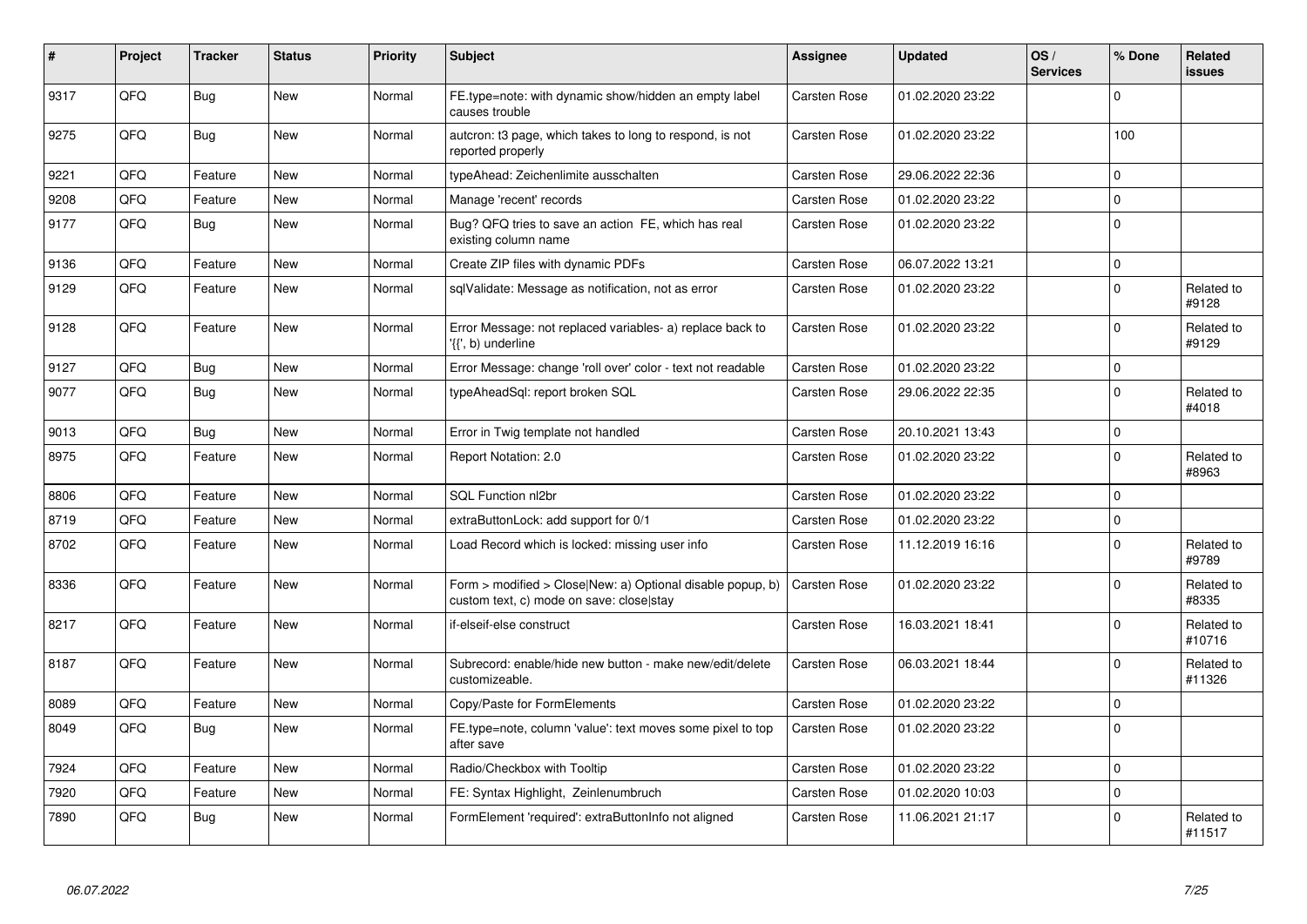| #    | Project | <b>Tracker</b> | <b>Status</b> | <b>Priority</b> | Subject                                                                                               | <b>Assignee</b>     | <b>Updated</b>   | OS/<br><b>Services</b> | % Done              | Related<br>issues         |
|------|---------|----------------|---------------|-----------------|-------------------------------------------------------------------------------------------------------|---------------------|------------------|------------------------|---------------------|---------------------------|
| 7812 | QFQ     | Feature        | New           | Normal          | FE 'Subrecord' - new option 'subrecordShowFilter',<br>'subrecordPaging'                               | <b>Carsten Rose</b> | 01.02.2020 23:22 |                        | $\mathbf 0$         |                           |
| 7795 | QFQ     | Bug            | New           | Normal          | Readonly Form: Typeahead-Felder                                                                       | <b>Carsten Rose</b> | 01.02.2020 23:22 |                        | $\mathbf 0$         | Related to<br>#10640      |
| 7685 | QFQ     | Bug            | New           | Normal          | Open FormElement from QFQ error message and save<br>modified record: error about missing {{formId:F}} | <b>Carsten Rose</b> | 01.02.2020 23:22 |                        | $\mathbf 0$         |                           |
| 7683 | QFQ     | Feature        | New           | Normal          | Special column names in '{{ SELECT  AS _link }}' should<br>be detected                                | <b>Carsten Rose</b> | 01.02.2020 23:21 |                        | $\mathbf 0$         |                           |
| 7681 | QFQ     | Feature        | <b>New</b>    | Normal          | Optional switch off 'check for modified record'                                                       | <b>Carsten Rose</b> | 01.02.2020 23:21 |                        | $\mathbf 0$         |                           |
| 7660 | QFQ     | Feature        | New           | Normal          | IMAP: import mails to DB, move / delete mails                                                         | Carsten Rose        | 01.02.2020 09:52 |                        | $\mathbf 0$         |                           |
| 7574 | QFQ     | <b>Bug</b>     | New           | Normal          | Substitute error: form element not reported / dont parse<br>Form.note                                 | <b>Carsten Rose</b> | 01.02.2020 23:21 |                        | $\mathbf 0$         |                           |
| 7547 | QFQ     | Bug            | New           | Normal          | Error Message in afterSave: wrong parameter column<br>reported                                        | <b>Carsten Rose</b> | 01.02.2020 23:22 |                        | $\mathbf 0$         |                           |
| 7524 | QFQ     | <b>Bug</b>     | New           | Normal          | QFQ throws a 'General Error' if 'fileadmin/protected/log/' is<br>not writeable                        | <b>Carsten Rose</b> | 01.02.2020 23:22 |                        | 0                   |                           |
| 7521 | QFQ     | Feature        | New           | Normal          | TemplateGroup: fe.type=upload                                                                         | <b>Carsten Rose</b> | 01.02.2020 23:21 |                        | $\mathbf 0$         | Related to<br>#9706       |
| 7520 | QFQ     | Feature        | New           | Normal          | QR Code:  AS _qr ( AS _link)                                                                          | Carsten Rose        | 01.02.2020 23:22 |                        | $\mathbf 0$         |                           |
| 7519 | QFQ     | Feature        | <b>New</b>    | Normal          | Select: Multi                                                                                         | <b>Carsten Rose</b> | 01.02.2020 23:22 |                        | $\mathbf 0$         |                           |
| 7513 | QFQ     | <b>Bug</b>     | New           | Normal          | Radios not correct aligned                                                                            | <b>Carsten Rose</b> | 01.02.2020 23:22 |                        | $\mathbf 0$         |                           |
| 7512 | QFQ     | <b>Bug</b>     | New           | Normal          | FE: inputType=number >> 'pattern' is not respected                                                    | Carsten Rose        | 01.02.2020 23:22 |                        | $\mathbf 0$         |                           |
| 7481 | QFQ     | Feature        | New           | Normal          | Detect 'BaseUrl' automatically                                                                        | <b>Carsten Rose</b> | 01.02.2020 23:21 |                        | 0                   |                           |
| 7480 | QFQ     | Feature        | New           | Normal          | Record History (Undo / Redo)                                                                          | <b>Carsten Rose</b> | 11.12.2019 16:16 |                        | $\mathbf 0$         | Related to<br>#2361       |
| 7342 | QFQ     | Feature        | New           | Normal          | add content $=$ hide this                                                                             | <b>Carsten Rose</b> | 01.02.2020 23:21 |                        | $\mathbf 0$         |                           |
| 7280 | QFQ     | Feature        | New           | Normal          | recently used table                                                                                   | Carsten Rose        | 01.02.2020 23:21 |                        | $\mathbf 0$         |                           |
| 7261 | QFQ     | Bug            | New           | Normal          | Report pathFilename for user without path, only the filename                                          | <b>Carsten Rose</b> | 01.02.2020 23:21 |                        | $\mathbf 0$         |                           |
| 7239 | QFQ     | Feature        | New           | Normal          | TinyMCE: html tag whitelist                                                                           | Carsten Rose        | 01.02.2020 23:21 |                        | $\Omega$            | Related to<br>#14320      |
| 7219 | QFQ     | Bug            | New           | Normal          | typeSheadSql / typeAheadSqlPrefetch: change to curly<br>braces                                        | Carsten Rose        | 01.02.2020 23:21 |                        | $\Omega$            |                           |
| 7175 | QFQ     | Feature        | New           | Normal          | Upload: md5 hash as filename                                                                          | Carsten Rose        | 01.02.2020 23:21 |                        | $\mathsf{O}\xspace$ |                           |
| 7119 | QFQ     | Feature        | New           | Normal          | Upload: scaleDownWidth, scaleDownHeight                                                               | Carsten Rose        | 01.02.2020 23:21 |                        | $\mathbf 0$         |                           |
| 7109 | QFQ     | Feature        | New           | Normal          | Dynamic Updates: row/element hide                                                                     | Carsten Rose        | 01.02.2020 23:22 |                        | $\mathbf 0$         | Has<br>duplicate<br>#4081 |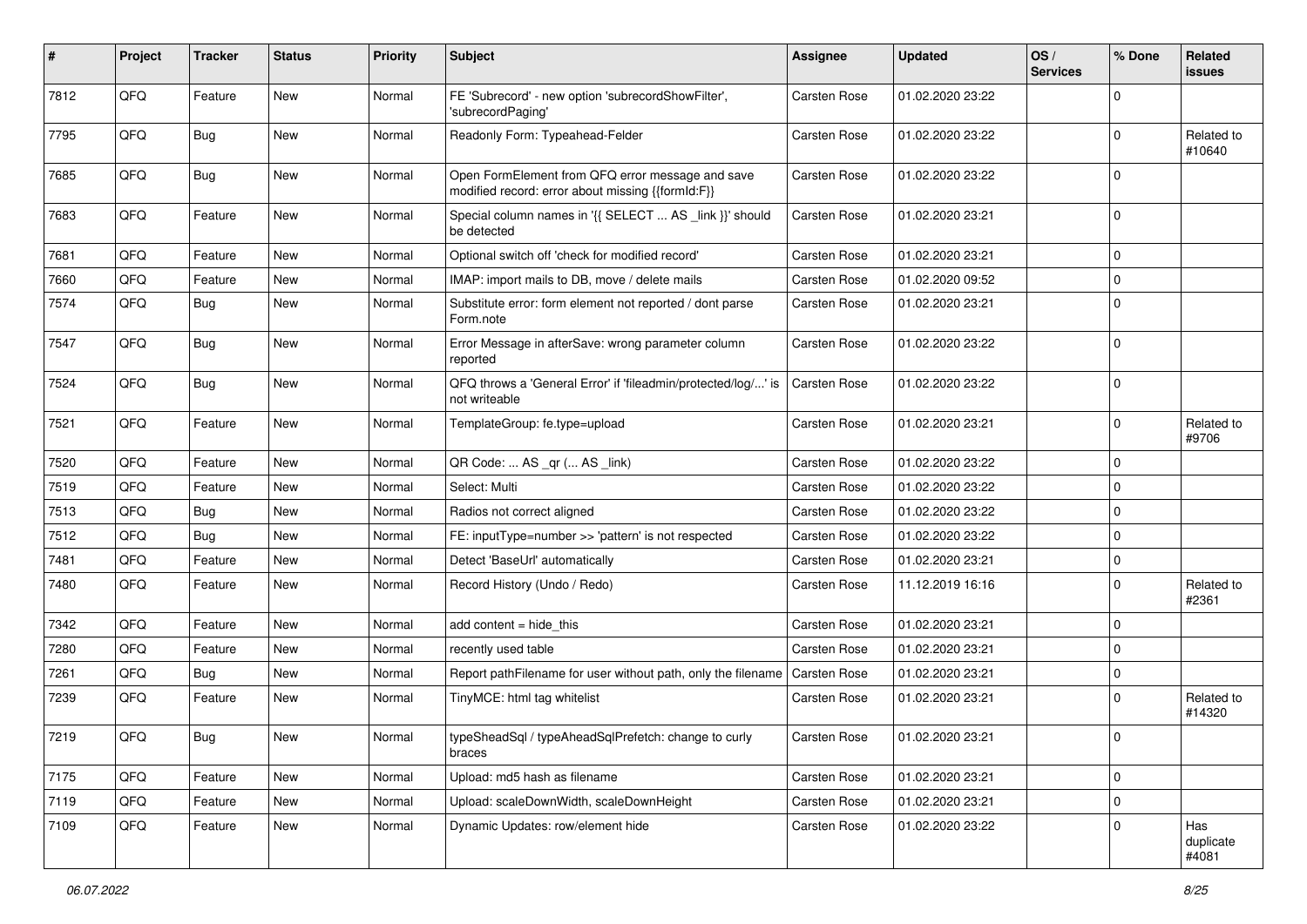| #    | Project | <b>Tracker</b> | <b>Status</b> | <b>Priority</b> | Subject                                                                                                                    | Assignee            | <b>Updated</b>   | OS/<br><b>Services</b> | % Done      | Related<br>issues                           |
|------|---------|----------------|---------------|-----------------|----------------------------------------------------------------------------------------------------------------------------|---------------------|------------------|------------------------|-------------|---------------------------------------------|
| 7102 | QFQ     | Feature        | New           | Normal          | Comment sign in report: '#' and '--'                                                                                       | Carsten Rose        | 01.02.2020 23:21 |                        | $\Omega$    |                                             |
| 7099 | QFQ     | Feature        | New           | Normal          | Redesign FormEditor                                                                                                        | <b>Carsten Rose</b> | 01.02.2020 23:21 |                        | $\mathbf 0$ |                                             |
| 7014 | QFQ     | <b>Bug</b>     | New           | Normal          | Sending invalid emails succeeds when<br>debug.redirectAllMailTo is set                                                     | Carsten Rose        | 01.02.2020 23:21 |                        | $\mathbf 0$ |                                             |
| 7002 | QFQ     | Bug            | New           | Normal          | Dynamic Update: row does not disappear / appear                                                                            | Carsten Rose        | 01.02.2020 23:22 |                        | $\Omega$    |                                             |
| 6912 | QFQ     | <b>Bug</b>     | New           | Normal          | error Message Var 'deadline' already set in SIP - in Form<br>with FE.value={{deadline:R:::{{deadlinePeriod:Y}}}}           | <b>Carsten Rose</b> | 01.02.2020 23:21 |                        | $\Omega$    |                                             |
| 6855 | QFQ     | Feature        | New           | Normal          | With {{feUser:U}}!={{feUser:T}}: Save / Delete: only possible<br>with {{feUserSave:U}}='yes' and '{{feUserDelete:U}}='yes' | <b>Carsten Rose</b> | 01.02.2020 23:21 |                        | $\Omega$    |                                             |
| 6765 | QFQ     | Feature        | New           | Normal          | Moeglichkeit via QFQ eigene Logs zu schreiben                                                                              | Carsten Rose        | 01.02.2020 23:21 |                        | $\mathbf 0$ |                                             |
| 6723 | QFQ     | Feature        | New           | Normal          | Report QFQ Installation and Version                                                                                        | Carsten Rose        | 12.06.2021 09:07 |                        | $\Omega$    |                                             |
| 6677 | QFQ     | Bug            | New           | Normal          | Error message FE Action Element: no/wrong FE reference<br>who cause the problem.                                           | <b>Carsten Rose</b> | 01.02.2020 23:21 |                        | $\Omega$    |                                             |
| 6609 | QFQ     | Feature        | New           | Normal          | Formlet: JSON API erweitern                                                                                                | Carsten Rose        | 01.02.2020 23:21 |                        | 50          |                                             |
| 6602 | QFQ     | Feature        | New           | Normal          | Formlet: in Report auf Mausklick ein mini-form oeffnen                                                                     | Carsten Rose        | 11.12.2019 16:16 |                        | $\Omega$    |                                             |
| 6594 | QFQ     | Feature        | New           | Normal          | Excel: on download, check if there is a valid sip                                                                          | Carsten Rose        | 01.02.2020 23:21 |                        | $\Omega$    |                                             |
| 6483 | QFQ     | Bug            | New           | Normal          | R Store funktioniert nicht bei 'Report Notation' im FE                                                                     | Carsten Rose        | 01.02.2020 23:21 |                        | $\mathbf 0$ |                                             |
| 6462 | QFQ     | Bug            | New           | Normal          | File Upload: Nutzlose Fehlermeldung wenn Datei zu gross                                                                    | <b>Carsten Rose</b> | 01.02.2020 23:21 |                        | $\Omega$    | Related to<br>#6139                         |
| 6437 | QFQ     | Feature        | New           | Normal          | Neuer Mode Button bei FormElementen                                                                                        | <b>Carsten Rose</b> | 01.02.2020 23:21 |                        | $\Omega$    | Related to<br>#9668,<br>Blocked by<br>#9678 |
| 6292 | QFQ     | Feature        | New           | Normal          | Download: File speichern mit Hash aber original Filename in<br>der Datenbank vermerken fuer Downloads                      | <b>Carsten Rose</b> | 01.02.2020 23:21 |                        | $\Omega$    |                                             |
| 6289 | QFQ     | Feature        | New           | Normal          | Form: Log                                                                                                                  | Carsten Rose        | 01.02.2020 23:21 |                        | $\mathbf 0$ |                                             |
| 6261 | QFQ     | Feature        | New           | Normal          | Persistent SIP                                                                                                             | Carsten Rose        | 12.06.2021 09:07 |                        | $\Omega$    | Related to<br>#10819                        |
| 5782 | QFQ     | Feature        | New           | Normal          | NextCloud API                                                                                                              | Carsten Rose        | 01.02.2020 10:02 |                        | $\Omega$    |                                             |
| 5576 | QFQ     | Bug            | New           | Normal          | Using MySQL 'DROP' requires privilege - wich is not really<br>necessary.                                                   | <b>Carsten Rose</b> | 01.02.2020 23:21 |                        | l 0         |                                             |
| 5559 | QFQ     | <b>Bug</b>     | New           | Normal          | FE.type = Upload: 'accept' might contain variables                                                                         | Carsten Rose        | 11.05.2020 21:23 |                        | 0           |                                             |
| 5345 | QFQ     | Feature        | New           | Normal          | Report: UPDATE / INSERT / DELETE statements should<br>trigger subqueries, depending on the result.                         | Carsten Rose        | 27.05.2020 16:11 |                        | 0           |                                             |
| 5305 | QFQ     | <b>Bug</b>     | New           | Normal          | Upload FormElement: nicht disabled by readonly Form                                                                        | <b>Carsten Rose</b> | 16.06.2021 13:43 |                        | $\Omega$    | Related to<br>#9347,<br>Related to<br>#9834 |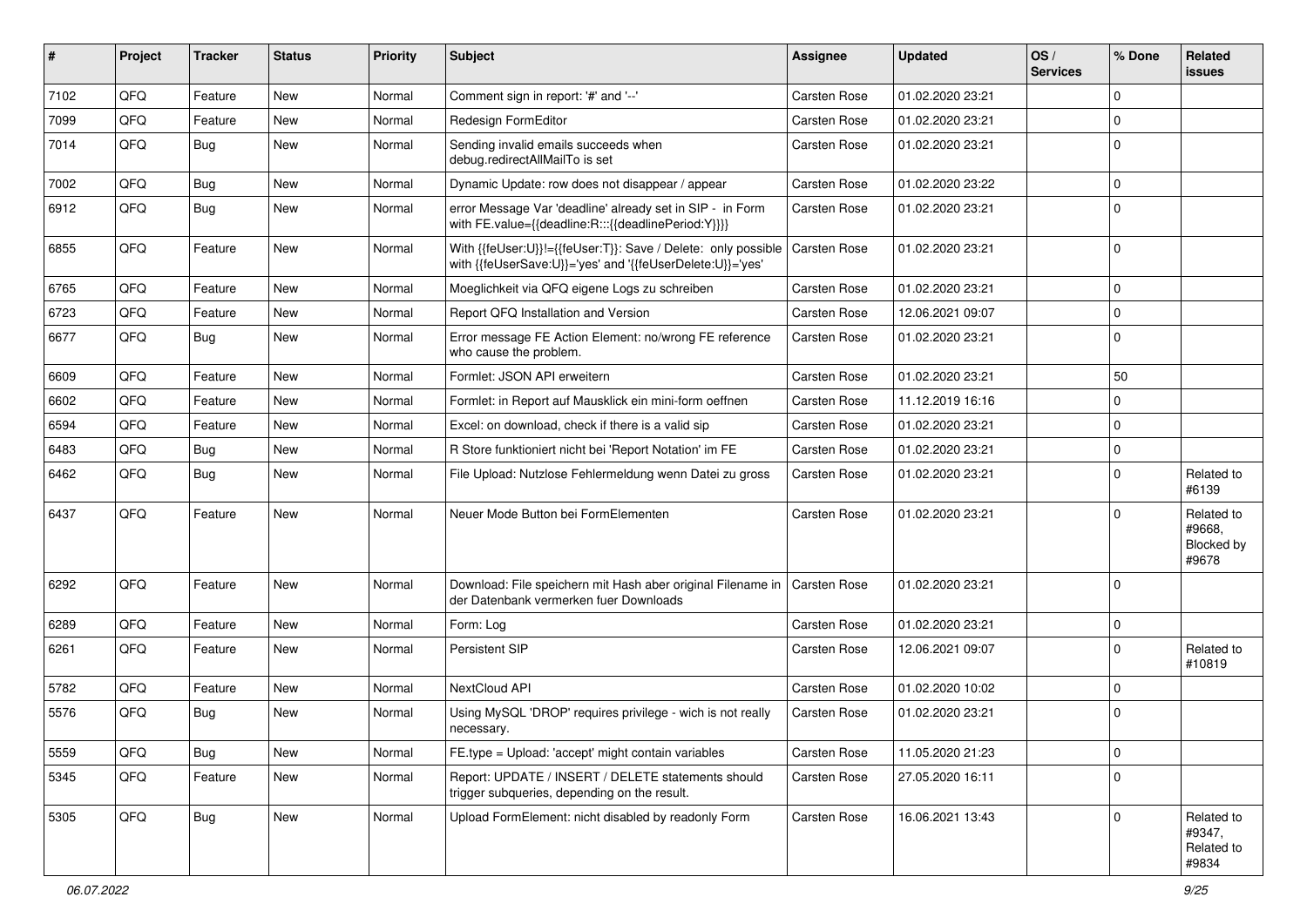| #     | Project | <b>Tracker</b> | <b>Status</b> | <b>Priority</b> | <b>Subject</b>                                                                                         | <b>Assignee</b>     | <b>Updated</b>   | OS/<br><b>Services</b> | % Done      | Related<br><b>issues</b>                    |
|-------|---------|----------------|---------------|-----------------|--------------------------------------------------------------------------------------------------------|---------------------|------------------|------------------------|-------------|---------------------------------------------|
| 5131  | QFQ     | Feature        | <b>New</b>    | Normal          | Activate Spin Gear ('wait/busy' indicator) via LINK attribute                                          | Carsten Rose        | 01.02.2020 23:21 |                        | $\Omega$    |                                             |
| 4756  | QFQ     | Bug            | <b>New</b>    | Normal          | Form dirty even nothing changes                                                                        | Carsten Rose        | 11.12.2019 16:16 |                        | $\Omega$    |                                             |
| 4413  | QFQ     | Feature        | <b>New</b>    | Normal          | fieldset: show/hidden, modeSql, dynamicUpdate                                                          | Carsten Rose        | 09.02.2022 15:19 |                        | 0           |                                             |
| 4250  | QFQ     | Feature        | New           | Normal          | AutoCron in QFQ via PHP                                                                                | Carsten Rose        | 01.02.2020 23:21 |                        | $\Omega$    | Related to<br>#3292.<br>Related to<br>#3291 |
| 4082  | QFQ     | Feature        | <b>New</b>    | Normal          | Dynamic Update: modeSql - useful default                                                               | Carsten Rose        | 01.02.2020 23:22 |                        | $\mathbf 0$ |                                             |
| 4050  | QFQ     | Feature        | <b>New</b>    | Normal          | sql.log: 1) FormElement ID which causes a specific action,<br>2) Result in the same row.               | Carsten Rose        | 15.04.2020 11:35 |                        | $\mathbf 0$ | Related to<br>#5458                         |
| 4023  | QFQ     | Feature        | New           | Normal          | prepared statements - FE action: salveld, sqllnsert,<br>sqlUpdate, sqlDelete, sqlBefore, sqlAfter      | Carsten Rose        | 11.12.2019 16:15 |                        | $\Omega$    |                                             |
| 4018  | QFQ     | Feature        | <b>New</b>    | Normal          | typeahead: long query parameter / answer triggers 'Attack<br>detected' and purges current SIP storage. | Carsten Rose        | 29.06.2022 22:46 |                        | $\Omega$    | Related to<br>#9077                         |
| 3864  | QFQ     | Feature        | <b>New</b>    | Normal          | Encrypt / decrypt field                                                                                | Enis Nuredini       | 30.06.2022 16:29 |                        | $\Omega$    |                                             |
| 3547  | QFQ     | <b>Bug</b>     | <b>New</b>    | Normal          | FE of type 'note' causes writing of empty fields.                                                      | Carsten Rose        | 01.02.2020 23:21 |                        | $\mathbf 0$ |                                             |
| 3504  | QFQ     | Feature        | <b>New</b>    | Normal          | Logging: welche Action FEs werden wann wie ausgefuehrt                                                 | Carsten Rose        | 01.02.2020 23:21 |                        | $\Omega$    | Related to<br>#5458,<br>Related to<br>#4092 |
| 3432  | QFQ     | Feature        | <b>New</b>    | Normal          | subrecord: dynamicUpdate                                                                               | <b>Carsten Rose</b> | 11.06.2020 21:10 |                        | $\Omega$    | Related to<br>#5691                         |
| 2361  | QFQ     | Feature        | <b>New</b>    | Normal          | Logging wer/wann/wo welches Formular aufgerufen hat                                                    | <b>Carsten Rose</b> | 11.12.2019 16:15 |                        | $\Omega$    | Related to<br>#4432,<br>Related to<br>#7480 |
| 14371 | QFQ     | Feature        | Priorize      | Normal          | <b>LDAP via REPORT</b>                                                                                 | Carsten Rose        | 19.06.2022 16:37 |                        | $\Omega$    |                                             |
| 14290 | QFQ     | Feature        | Priorize      | Normal          | FormEditor: Show Table Definition                                                                      | Carsten Rose        | 19.06.2022 16:37 |                        | $\Omega$    |                                             |
| 14283 | QFQ     | Bug            | Priorize      | Normal          | HEIC / HEIF convert doesn't trigger                                                                    | Carsten Rose        | 19.06.2022 16:37 |                        | $\Omega$    |                                             |
| 13943 | QFQ     | Bug            | Priorize      | Normal          | unable to find formgroup                                                                               | Enis Nuredini       | 28.05.2022 11:03 |                        | $\Omega$    |                                             |
| 13900 | QFQ     | Feature        | Priorize      | Normal          | Selenium: Check das Cookie/PDF funktioniert                                                            | Enis Nuredini       | 25.03.2022 12:45 |                        | $\Omega$    |                                             |
| 12504 | QFQ     | Feature        | Priorize      | Normal          | sgl.log: report fe.id                                                                                  | Carsten Rose        | 05.05.2021 22:09 |                        | $\mathbf 0$ |                                             |
| 12503 | QFQ     | Feature        | Priorize      | Normal          | Detect dangerous UPDATE statement with missing WHERE                                                   | Carsten Rose        | 05.05.2021 22:09 |                        | $\mathbf 0$ |                                             |
| 12452 | QFQ     | Feature        | Priorize      | Normal          | BaseURL: alsways with '/' at the end                                                                   | Carsten Rose        | 19.06.2022 13:45 |                        | $\mathbf 0$ | Related to<br>#10782                        |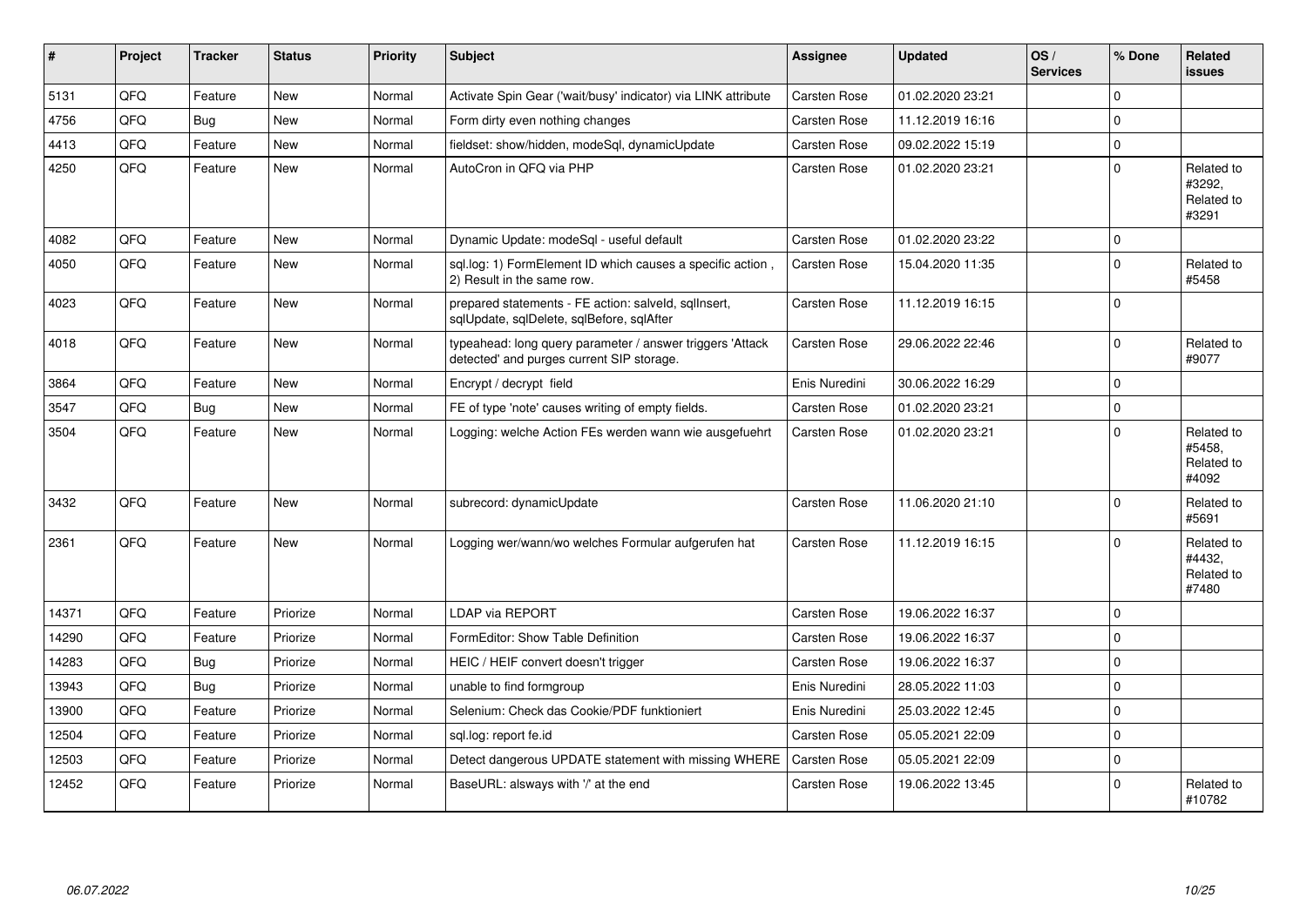| #     | Project | <b>Tracker</b> | <b>Status</b> | <b>Priority</b> | Subject                                                                                                  | <b>Assignee</b> | <b>Updated</b>   | OS/<br><b>Services</b> | % Done      | Related<br>issues                                                       |
|-------|---------|----------------|---------------|-----------------|----------------------------------------------------------------------------------------------------------|-----------------|------------------|------------------------|-------------|-------------------------------------------------------------------------|
| 12325 | QFQ     | <b>Bug</b>     | Priorize      | Normal          | MultiDB form.dblndex not working for report syntax                                                       | Carsten Rose    | 07.09.2021 13:37 |                        | $\Omega$    | Related to<br>#12145,<br>Related to<br>#12314                           |
| 11320 | QFQ     | Feature        | Priorize      | Normal          | Typo3 Version 10 support                                                                                 | Carsten Rose    | 05.05.2021 22:09 |                        | $\Omega$    |                                                                         |
| 10569 | QFQ     | Feature        | Priorize      | Normal          | link blank more safe                                                                                     | Enis Nuredini   | 25.03.2022 12:44 |                        | $\mathbf 0$ |                                                                         |
| 10015 | QFQ     | Feature        | Priorize      | Normal          | Monospace in Textarea                                                                                    | Carsten Rose    | 03.02.2020 13:40 |                        | $\mathbf 0$ |                                                                         |
| 10012 | QFQ     | Feature        | Priorize      | Normal          | redirectAllMailTo: {{beEmail:T}}                                                                         | Carsten Rose    | 08.05.2021 09:54 |                        | $\Omega$    | Related to<br>#12412,<br>Related to<br>#12413,<br>Related to<br>#10011  |
| 10011 | QFQ     | Feature        | Priorize      | Normal          | Offer new STORE_TYPO3 Variable 'beUser', 'beEmail'                                                       | Carsten Rose    | 08.05.2021 09:51 |                        | $\Omega$    | Related to<br>#10012,<br>Related to<br>#12511                           |
| 10005 | QFQ     | Feature        | Priorize      | Normal          | Report / special column name:  AS _calendar                                                              | Carsten Rose    | 03.06.2020 17:28 |                        | $\mathbf 0$ |                                                                         |
| 10003 | QFQ     | Feature        | Priorize      | Normal          | fieldset: stronger visualize group                                                                       | Benjamin Baer   | 12.02.2020 08:13 |                        | $\mathbf 0$ |                                                                         |
| 9975  | QFQ     | Bug            | Priorize      | Normal          | Dropdown Menu: 'r:3' broken                                                                              | Carsten Rose    | 01.02.2020 10:13 |                        | $\mathbf 0$ |                                                                         |
| 9968  | QFQ     | Feature        | Priorize      | Normal          | Tooltip in Links for Developer                                                                           | Carsten Rose    | 01.02.2020 23:17 |                        | $\mathbf 0$ |                                                                         |
| 9958  | QFQ     | Bug            | Priorize      | Normal          | Broken subrecord query: no error message                                                                 | Carsten Rose    | 05.02.2021 15:15 |                        | $\mathbf 0$ |                                                                         |
| 9947  | QFQ     | Bug            | Priorize      | Normal          | Unwanted error message if missing 'typeAheadSqlPrefetch'                                                 | Carsten Rose    | 01.02.2020 10:13 |                        | $\mathbf 0$ |                                                                         |
| 9928  | QFQ     | Feature        | Priorize      | Normal          | SpecialColumnName: a) Deprecated: ' AS "_+tag " ', b)<br>New: ' AS "_ <tag1><tag2>"</tag2></tag1>        | Carsten Rose    | 01.02.2020 23:17 |                        | $\mathbf 0$ | Related to<br>#9929                                                     |
| 9900  | QFQ     | Feature        | Priorize      | Normal          | Generic API Call: tt-content record >> JSON                                                              | Carsten Rose    | 01.02.2020 10:13 |                        | $\mathbf 0$ |                                                                         |
| 9862  | QFQ     | Bug            | Priorize      | Normal          | Failed writing to sql mail qfq.log should throw an exception                                             | Carsten Rose    | 01.02.2020 10:13 |                        | $\mathbf 0$ |                                                                         |
| 9834  | QFQ     | Bug            | Priorize      | Normal          | Input elements with tag 'disabled' are missing on<br>form-submit: server option 'processReadOnly' broken | Carsten Rose    | 07.12.2021 16:43 |                        | $\mathbf 0$ | Related to<br>#9691,<br>Related to<br>#5305, Has<br>duplicate<br>#12331 |
| 9668  | QFQ     | Feature        | Priorize      | Normal          | Form.mode: rename 'hidden' to 'hide'                                                                     | Carsten Rose    | 05.05.2021 22:14 |                        | 0           | Related to<br>#6437                                                     |
| 9394  | QFQ     | Feature        | Priorize      | Normal          | REST: allow for non numerical ids in get requests                                                        | Carsten Rose    | 05.05.2021 22:10 |                        | $\mathbf 0$ |                                                                         |
| 9346  | QFQ     | Feature        | Priorize      | Normal          | beforeSave: check if an upload is given                                                                  | Carsten Rose    | 11.06.2021 21:18 |                        | 0           |                                                                         |
| 9135  | QFQ     | Feature        | Priorize      | Normal          | Progress Bar generic / replace old hourglass download<br>popup                                           | Benjamin Baer   | 03.01.2022 07:43 |                        | 0           |                                                                         |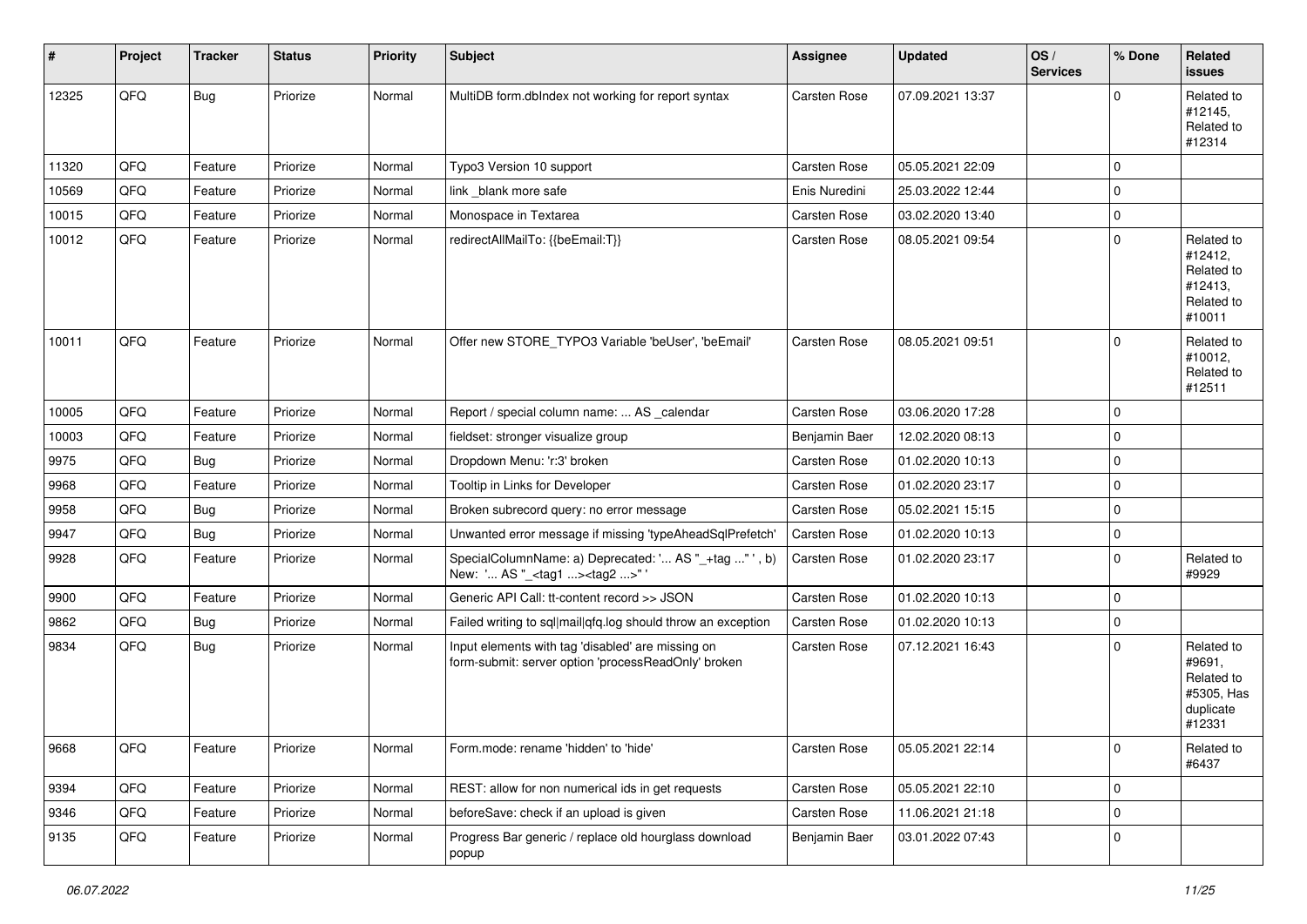| #    | Project | <b>Tracker</b> | <b>Status</b> | <b>Priority</b> | Subject                                                                                   | Assignee            | <b>Updated</b>   | OS/<br><b>Services</b> | % Done       | Related<br>issues   |
|------|---------|----------------|---------------|-----------------|-------------------------------------------------------------------------------------------|---------------------|------------------|------------------------|--------------|---------------------|
| 8963 | QFQ     | Feature        | Priorize      | Normal          | Setting values in a store: flexible way                                                   | Carsten Rose        | 05.05.2021 22:10 |                        | <sup>0</sup> | Related to<br>#8975 |
| 8585 | QFQ     | Feature        | Priorize      | Normal          | Enhance Error message for 'unknown form'                                                  | Carsten Rose        | 01.02.2020 10:13 |                        | $\Omega$     |                     |
| 8584 | QFQ     | Feature        | Priorize      | Normal          | FE 'Action' - never assign to Container (except Template<br>Group)                        | Carsten Rose        | 01.02.2020 10:13 |                        | $\Omega$     |                     |
| 8277 | QFQ     | Feature        | Priorize      | Normal          | fe.parameter.default=                                                                     | Carsten Rose        | 01.02.2020 23:17 |                        | $\Omega$     | Related to<br>#8113 |
| 8044 | QFQ     | Feature        | Priorize      | Normal          | Transaction: a) Form, b) Report                                                           | Carsten Rose        | 05.05.2021 22:14 |                        | 0            | Related to<br>#8043 |
| 8037 | QFQ     | Bug            | Priorize      | Normal          | FE.type=upload (advanced mode): {{slaveld:V}} missing<br>during dynamic update            | Carsten Rose        | 01.02.2020 10:13 |                        | $\Omega$     |                     |
| 8034 | QFQ     | Feature        | Priorize      | Normal          | FormElement 'data': 22.22.2222 should not be accepted                                     | Carsten Rose        | 01.02.2020 10:13 |                        | 0            |                     |
| 7965 | QFQ     | Feature        | Priorize      | Normal          | Input type 'text' with visual format - currency                                           | Benjamin Baer       | 03.01.2022 07:45 |                        | $\Omega$     |                     |
| 7730 | QFQ     | Feature        | Priorize      | Normal          | SELECT Box: title in between                                                              | Benjamin Baer       | 01.02.2020 23:22 |                        | $\mathbf 0$  |                     |
| 7656 | QFQ     | Bug            | Priorize      | Normal          | FE with required, 'pattern' and 'extraButtonLock': always<br>complain about missing value | <b>Carsten Rose</b> | 01.02.2020 10:13 |                        | $\mathbf 0$  |                     |
| 7630 | QFQ     | Feature        | Priorize      | Normal          | detailed error message for simple upload                                                  | Carsten Rose        | 01.02.2020 10:13 |                        | 0            |                     |
| 7616 | QFQ     | Bug            | Priorize      | Normal          | Selectlist with Enum & Dynamic Update                                                     | Carsten Rose        | 01.02.2020 10:13 |                        | 0            |                     |
| 7522 | QFQ     | Feature        | Priorize      | Normal          | Inserting default index.html to folder (Avoid Apache<br>Indexing)                         | Carsten Rose        | 01.02.2020 10:13 |                        | $\Omega$     |                     |
| 7290 | QFQ     | Feature        | Priorize      | Normal          | FormEditor: title as textarea if LEN(title)>60                                            | Carsten Rose        | 01.02.2020 10:13 |                        | $\Omega$     | Blocked by<br>#7682 |
| 7217 | QFQ     | Feature        | Priorize      | Normal          | Download: notice User if `_sip=?` is missing                                              | <b>Carsten Rose</b> | 01.02.2020 10:13 |                        | $\Omega$     |                     |
| 6998 | QFQ     | Feature        | Priorize      | Normal          | Form: with debug=on show column information as tooltip of<br>column label                 | <b>Carsten Rose</b> | 01.02.2020 10:13 |                        | 0            |                     |
| 6870 | QFQ     | Feature        | Priorize      | Normal          | Click on '_link' triggers an API call                                                     | Benjamin Baer       | 03.01.2022 08:25 |                        | $\mathbf 0$  |                     |
| 6801 | QFQ     | Feature        | Priorize      | Normal          | Fabric: Maximize / FullIscreen                                                            | Benjamin Baer       | 21.03.2022 09:56 |                        | $\Omega$     |                     |
| 6574 | QFQ     | Bug            | Priorize      | Normal          | qfq.log: Fehlermeldung wurde angezeigt, aber nicht geloggt                                | <b>Carsten Rose</b> | 01.02.2020 10:13 |                        | 0            |                     |
| 6566 | QFQ     | Bug            | Priorize      | Normal          | Link Function 'delete': provided parameter missing on page<br>reload                      | Benjamin Baer       | 03.01.2022 08:08 |                        | $\Omega$     |                     |
| 6224 | QFG     | Feature        | Priorize      | Normal          | Dynamic update: fade in/out fields                                                        | Benjamin Baer       | 21.03.2022 09:50 |                        | $\Omega$     |                     |
| 6140 | QFQ     | <b>Bug</b>     | Priorize      | Normal          | QFQ DnD Sort: Locked fields                                                               | Benjamin Baer       | 21.03.2022 09:56 |                        | $\mathbf 0$  |                     |
| 5942 | QFQ     | Feature        | Priorize      | Normal          | 'L' and 'type': append to links, generate via '_link' by using<br>$'u$ .                  | Carsten Rose        | 01.02.2020 10:13 |                        | 0            |                     |
| 5562 | QFQ     | Feature        | Priorize      | Normal          | Drag'n'Drop fuer Uploads                                                                  | Benjamin Baer       | 21.03.2022 09:52 |                        | $\Omega$     | Related to<br>#9706 |
| 5366 | QFQ     | Feature        | Priorize      | Normal          | Saving with keyboard shortcuts                                                            | Benjamin Baer       | 21.03.2022 09:47 |                        | 0            |                     |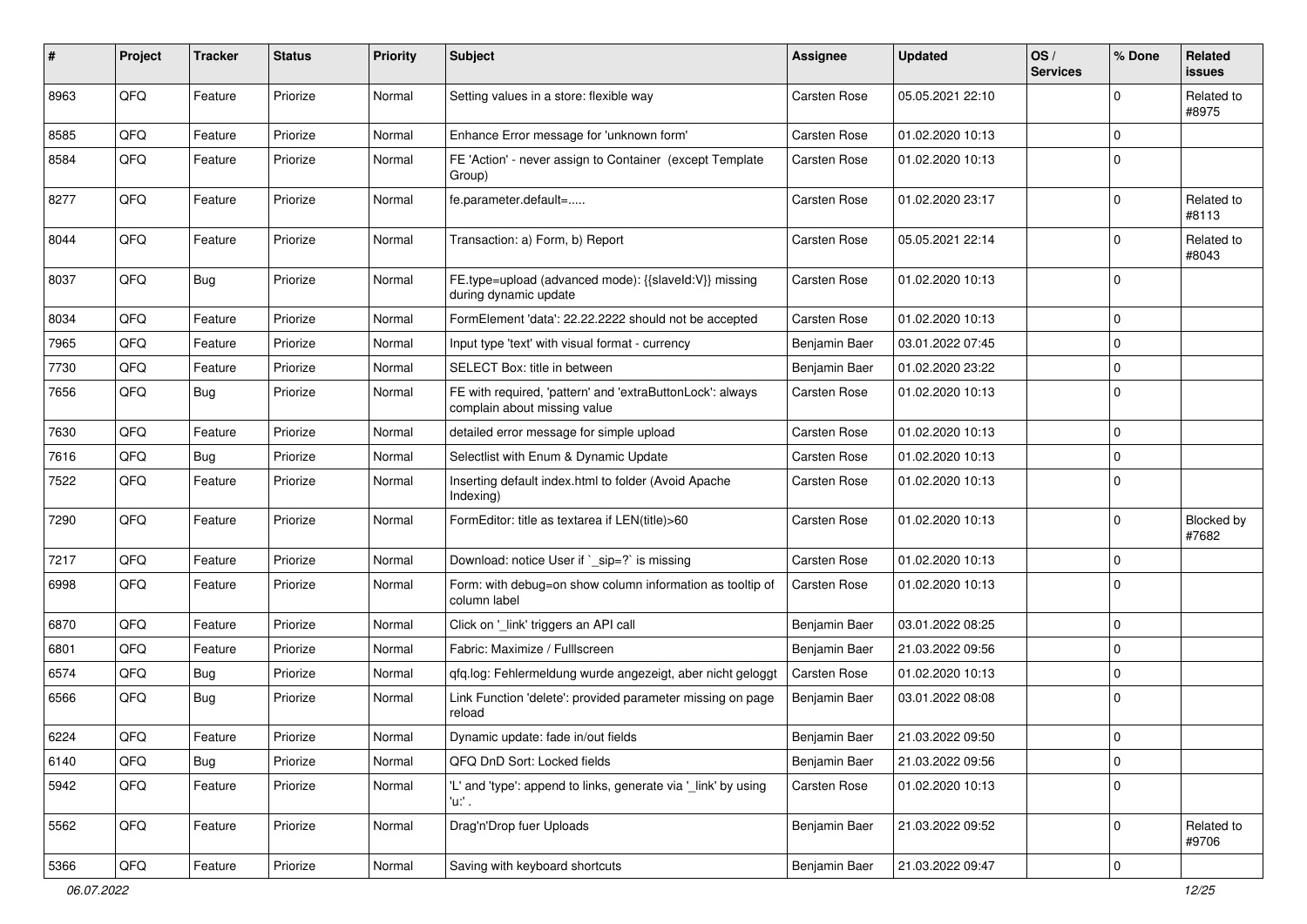| $\vert$ # | Project | <b>Tracker</b> | <b>Status</b> | <b>Priority</b> | Subject                                                                                             | <b>Assignee</b>     | <b>Updated</b>   | OS/<br><b>Services</b> | % Done         | Related<br>issues                                                                                                                                                     |
|-----------|---------|----------------|---------------|-----------------|-----------------------------------------------------------------------------------------------------|---------------------|------------------|------------------------|----------------|-----------------------------------------------------------------------------------------------------------------------------------------------------------------------|
| 4457      | QFQ     | Bug            | Priorize      | Normal          | typeahead: pressing return to select an item, saves the form<br>and closes the form.                | Benjamin Baer       | 03.01.2022 08:01 |                        | $\Omega$       | Related to<br>#4398                                                                                                                                                   |
| 3867      | QFQ     | Feature        | Priorize      | Normal          | Readonly Formular: Template Groups add/delete<br>ausbeldnen                                         | <b>Carsten Rose</b> | 05.05.2021 22:12 |                        | $\overline{0}$ |                                                                                                                                                                       |
| 3782      | QFQ     | <b>Bug</b>     | Priorize      | Normal          | Bei fehlerhafter Eingabe (z.B. Datum) sollte das erwartete<br>Format angezeigt werden               | Carsten Rose        | 01.02.2020 10:13 |                        | $\mathbf 0$    |                                                                                                                                                                       |
| 2665      | QFQ     | <b>Bug</b>     | Priorize      | Normal          | Dynamic Update funktioniert nicht, wenn beim<br>entsprechenden FormElement eine size angegeben ist. | Benjamin Baer       | 03.01.2022 08:12 |                        | $30\,$         |                                                                                                                                                                       |
| 13899     | QFQ     | Bug            | ToDo          | Normal          | Selenium: zum laufen bringen                                                                        | Enis Nuredini       | 25.03.2022 10:24 |                        | $\mathbf 0$    |                                                                                                                                                                       |
| 12262     | QFQ     | Feature        | ToDo          | Normal          | Form buttons on top: more customable                                                                | Enis Nuredini       | 17.06.2022 10:44 |                        | $\overline{0}$ | Related to<br>#13945, Has<br>duplicate<br>#4046, Has<br>duplicate<br>#10080                                                                                           |
| 14323     | QFQ     | Bug            | In Progress   | Normal          | Report: render=both single - no impact                                                              | <b>Carsten Rose</b> | 19.06.2022 18:31 |                        | 0              |                                                                                                                                                                       |
| 14320     | QFQ     | Feature        | In Progress   | Normal          | Allow specific HTML Tags and Attributes: general, TinyMCE                                           | Enis Nuredini       | 04.07.2022 14:09 |                        | $\Omega$       | Related to<br>#12664,<br>Related to<br>#12039,<br>Related to<br>#11702,<br>Related to<br>#7239,<br>Related to<br>#3708,<br>Related to<br>#3646,<br>Related to<br>#880 |
| 14175     | QFQ     | Bug            | In Progress   | Normal          | Opening a form with no QFQ Session cookie fails                                                     | Carsten Rose        | 03.06.2022 10:40 |                        | $\Omega$       |                                                                                                                                                                       |
| 13330     | QFQ     | Feature        | In Progress   | Normal          | Multi Form: Upload                                                                                  | Carsten Rose        | 07.11.2021 12:40 |                        | 50             | Related to<br>#9706                                                                                                                                                   |
| 12440     | QFQ     | Feature        | In Progress   | Normal          | Typo3 V10 upgrade (durchfuehren und testen)                                                         | Carsten Rose        | 21.03.2022 09:53 |                        | 50             | Related to<br>#12357,<br>Related to<br>#12067,<br>Related to<br>#10661                                                                                                |
| 12439     | QFQ     | Feature        | In Progress   | Normal          | TinyMCE Paste from Word & Character Count/Limit                                                     | Carsten Rose        | 05.05.2021 22:15 |                        | $\mathbf 0$    |                                                                                                                                                                       |
| 11980     | QFQ     | Feature        | In Progress   | Normal          | protected verzeichnis MUSS geschützt werden                                                         | Carsten Rose        | 07.09.2021 13:30 |                        | $\overline{0}$ |                                                                                                                                                                       |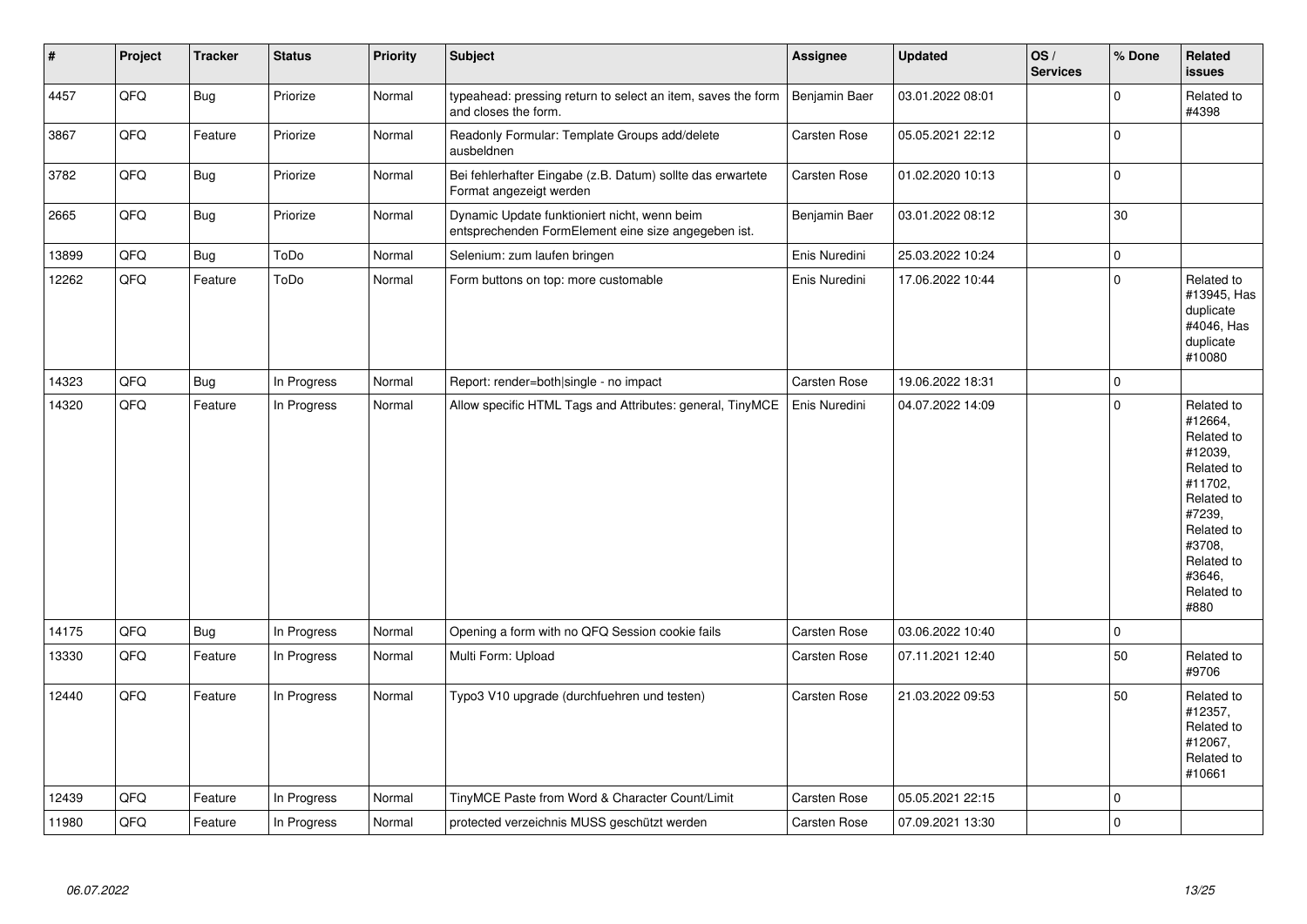| #     | Project | <b>Tracker</b> | <b>Status</b>              | <b>Priority</b> | <b>Subject</b>                                                                       | Assignee            | <b>Updated</b>   | OS/<br><b>Services</b> | % Done      | Related<br><b>issues</b>                                                                                                       |
|-------|---------|----------------|----------------------------|-----------------|--------------------------------------------------------------------------------------|---------------------|------------------|------------------------|-------------|--------------------------------------------------------------------------------------------------------------------------------|
| 11517 | QFQ     | <b>Bug</b>     | In Progress                | Normal          | extraButtonInfo Broken for multiple FormElements                                     | Carsten Rose        | 12.05.2022 13:12 |                        | $\Omega$    | Related to<br>#7890,<br>Related to<br>#3811, Has<br>duplicate<br>#10905, Has<br>duplicate<br>#10553, Has<br>duplicate<br>#6779 |
| 11076 | QFQ     | Feature        | In Progress                | Normal          | SELECT  AS _websocket                                                                | Carsten Rose        | 30.08.2020 17:49 |                        | $\Omega$    | Related to<br>#13354                                                                                                           |
| 10793 | QFQ     | Feature        | In Progress                | Normal          | <b>Update NPM Packages</b>                                                           | Carsten Rose        | 07.09.2021 13:25 |                        | 30          |                                                                                                                                |
| 10661 | QFQ     | Bug            | In Progress                | Normal          | Typo3 Warnungen                                                                      | Carsten Rose        | 07.09.2021 13:23 |                        | $\Omega$    | Related to<br>#12440                                                                                                           |
| 10443 | QFQ     | Feature        | In Progress                | Normal          | Konzept api / live                                                                   | Carsten Rose        | 07.05.2020 09:39 |                        | $\mathbf 0$ |                                                                                                                                |
| 9691  | QFQ     | Bug            | In Progress                | Normal          | Checkbox: dynamic update > readonly                                                  | Carsten Rose        | 01.02.2020 23:22 |                        | 50          | Related to<br>#9834                                                                                                            |
| 6250  | QFQ     | Feature        | In Progress                | Normal          | Enhance layout: a) Subrecord, b) Subrecord-Title                                     | Carsten Rose        | 01.02.2020 23:22 |                        | $\Omega$    | Related to<br>#5391                                                                                                            |
| 5695  | QFQ     | Feature        | In Progress                | Normal          | Multiform                                                                            | <b>Carsten Rose</b> | 02.01.2021 18:38 |                        | $\mathbf 0$ |                                                                                                                                |
| 4194  | QFQ     | Feature        | In Progress                | Normal          | Bootstrap 4 ist jetzt offiziel                                                       |                     | 03.05.2021 20:47 |                        | $\mathbf 0$ | Related to<br>#10114                                                                                                           |
| 13566 | QFQ     | Feature        | Ready to sync<br>(develop) | Normal          | Delete config-example.qfq.php file                                                   | Carsten Rose        | 23.12.2021 09:25 |                        | 0 l         |                                                                                                                                |
| 13767 | QFQ     | Bug            | Feedback                   | Normal          | date/time-picker: required shows up/down button orange                               | Enis Nuredini       | 16.05.2022 23:16 |                        | $\mathbf 0$ |                                                                                                                                |
| 13572 | QFQ     | Feature        | Feedback                   | Normal          | Form Load: misleading error message on trying to load non<br>existent primary record | Enis Nuredini       | 16.05.2022 23:16 |                        | 100         |                                                                                                                                |
| 12584 | QFQ     | Feature        | Feedback                   | Normal          | T3 v10 migration script: replace alias-patterns (v11)                                | Carsten Rose        | 28.05.2022 11:12 |                        | 100         |                                                                                                                                |
| 12546 | QFQ     | Bug            | Feedback                   | Normal          | Branch 'Development' - Unit Tests mit dirty workaround<br>angepasst                  | Carsten Rose        | 19.03.2022 17:48 |                        | $\mathbf 0$ |                                                                                                                                |
| 11347 | QFQ     | Bug            | Feedback                   | Normal          | If Bedingungen funktionieren nicht korrekt                                           | Christoph Fuchs     | 21.03.2021 20:37 |                        | $\pmb{0}$   |                                                                                                                                |
| 10782 | QFQ     | Feature        | Feedback                   | Normal          | Tiny MCE: Image Upload                                                               | Enis Nuredini       | 16.05.2022 23:16 |                        | $\mathbf 0$ | Related to<br>#12452                                                                                                           |
| 10124 | QFQ     | Feature        | Feedback                   | Normal          | qfq AAI-Login                                                                        | Karin Niffeler      | 07.05.2020 09:36 |                        | $\mathbf 0$ |                                                                                                                                |
| 9898  | QFQ     | <b>Bug</b>     | Feedback                   | Normal          | Formular trotz Timeout gespeichert                                                   | Benjamin Baer       | 01.02.2020 15:56 |                        | $\mathbf 0$ |                                                                                                                                |
| 9535  | QFQ     | Bug            | Feedback                   | Normal          | Report:  AS '_vertical' - column to wide - vertical >> rot45,<br>rot <sub>90</sub>   | Benjamin Baer       | 01.02.2020 15:56 |                        | $\mathbf 0$ |                                                                                                                                |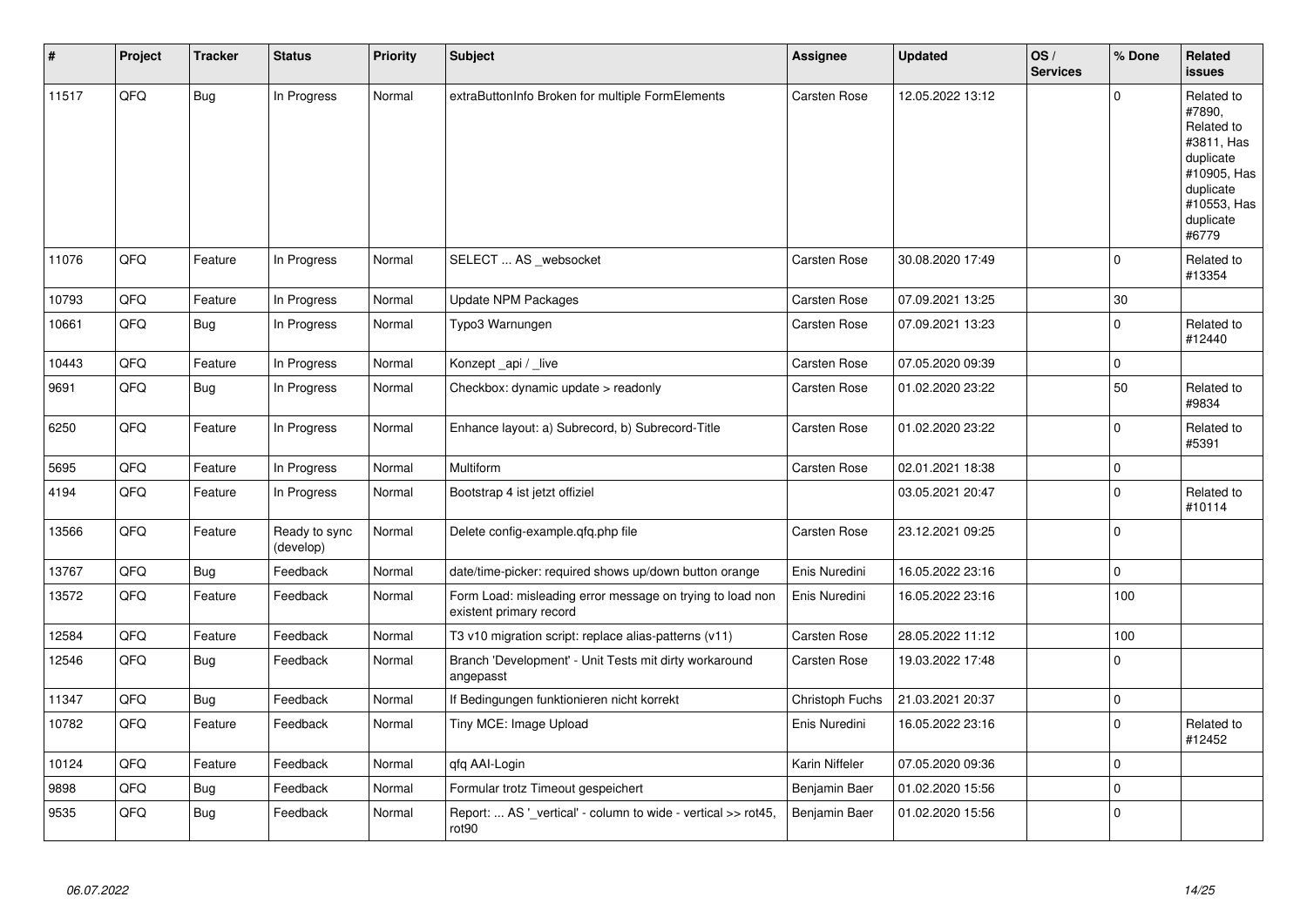| #     | Project | <b>Tracker</b> | <b>Status</b>     | Priority | Subject                                                                  | Assignee            | <b>Updated</b>   | OS/<br><b>Services</b> | % Done         | Related<br>issues                                                     |
|-------|---------|----------------|-------------------|----------|--------------------------------------------------------------------------|---------------------|------------------|------------------------|----------------|-----------------------------------------------------------------------|
| 8316  | QFQ     | <b>Bug</b>     | Feedback          | Normal   | Documentation/Behaviour for Nested Queries and<br>Record-Store confusing | Nicola Chiapolini   | 20.11.2019 09:14 |                        | $\Omega$       |                                                                       |
| 5894  | QFQ     | Feature        | Feedback          | Normal   | Typeahead in Report: show/hide rows dynamically                          | Carsten Rose        | 18.02.2022 08:50 |                        | $\Omega$       | Related to<br>#5893,<br>Related to<br>#5885                           |
| 13608 | QFQ     | Feature        | Some day<br>maybe | Normal   | Automatic Browser Language Redirect                                      | Enis Nuredini       | 17.06.2022 08:35 |                        | $\overline{0}$ |                                                                       |
| 12611 | QFQ     | Feature        | Some day<br>maybe | Normal   | Refactoring: Bootstrap with Lazy Loading                                 | <b>Carsten Rose</b> | 08.06.2022 10:37 |                        | $\Omega$       | Related to<br>#12490,<br>Related to<br>#10013,<br>Related to<br>#7732 |
| 12337 | QFQ     | Feature        | Some day<br>maybe | Normal   | Database.php: better caching                                             | Carsten Rose        | 16.09.2021 15:10 |                        | 0              |                                                                       |
| 12315 | QFQ     | Feature        | Some day<br>maybe | Normal   | Form History (Diffs) / Backups                                           | Carsten Rose        | 16.09.2021 15:10 |                        | 0              |                                                                       |
| 11323 | QFQ     | Feature        | Some day<br>maybe | Normal   | Report Frontend Editor Modal + Codemirror                                | Carsten Rose        | 16.09.2021 15:10 |                        | 0              | Related to<br>#11036                                                  |
| 11322 | QFQ     | Feature        | Some day<br>maybe | Normal   | Form Element JSON - (multiline parameter field)                          | Carsten Rose        | 16.09.2021 15:10 |                        | 0              |                                                                       |
| 11217 | QFQ     | Feature        | Some day<br>maybe | Normal   | <b>Extend Script Functionality</b>                                       | Carsten Rose        | 16.09.2021 15:10 |                        | $\overline{0}$ |                                                                       |
| 11036 | QFQ     | Feature        | Some day<br>maybe | Normal   | inline report editor permissions                                         | Carsten Rose        | 16.09.2021 15:09 |                        | $\Omega$       | Related to<br>#11323                                                  |
| 10745 | QFQ     | Feature        | Some day<br>maybe | Normal   | <b>Tablesorter Excel Export</b>                                          | <b>Carsten Rose</b> | 16.09.2021 15:09 |                        | 0              |                                                                       |
| 10738 | QFQ     | Feature        | Some day<br>maybe | Normal   | CORS headers for external API requests                                   |                     | 10.06.2020 14:00 |                        | 0              |                                                                       |
| 10716 | QFQ     | Feature        | Some day<br>maybe | Normal   | Business Logic mit Externen Skripten                                     | Carsten Rose        | 16.09.2021 15:10 |                        | $\Omega$       | Related to<br>#10713,<br>Related to<br>#8217                          |
| 10116 | QFQ     | Feature        | Some day<br>maybe | Normal   | TypeAhead: Tag - show inside 'input' element                             | <b>Carsten Rose</b> | 16.09.2021 15:09 |                        | $\Omega$       |                                                                       |
| 10095 | QFQ     | Feature        | Some day<br>maybe | Normal   | Generic Gitlab Integration into QFQ                                      | <b>Carsten Rose</b> | 16.09.2021 15:10 |                        | $\Omega$       |                                                                       |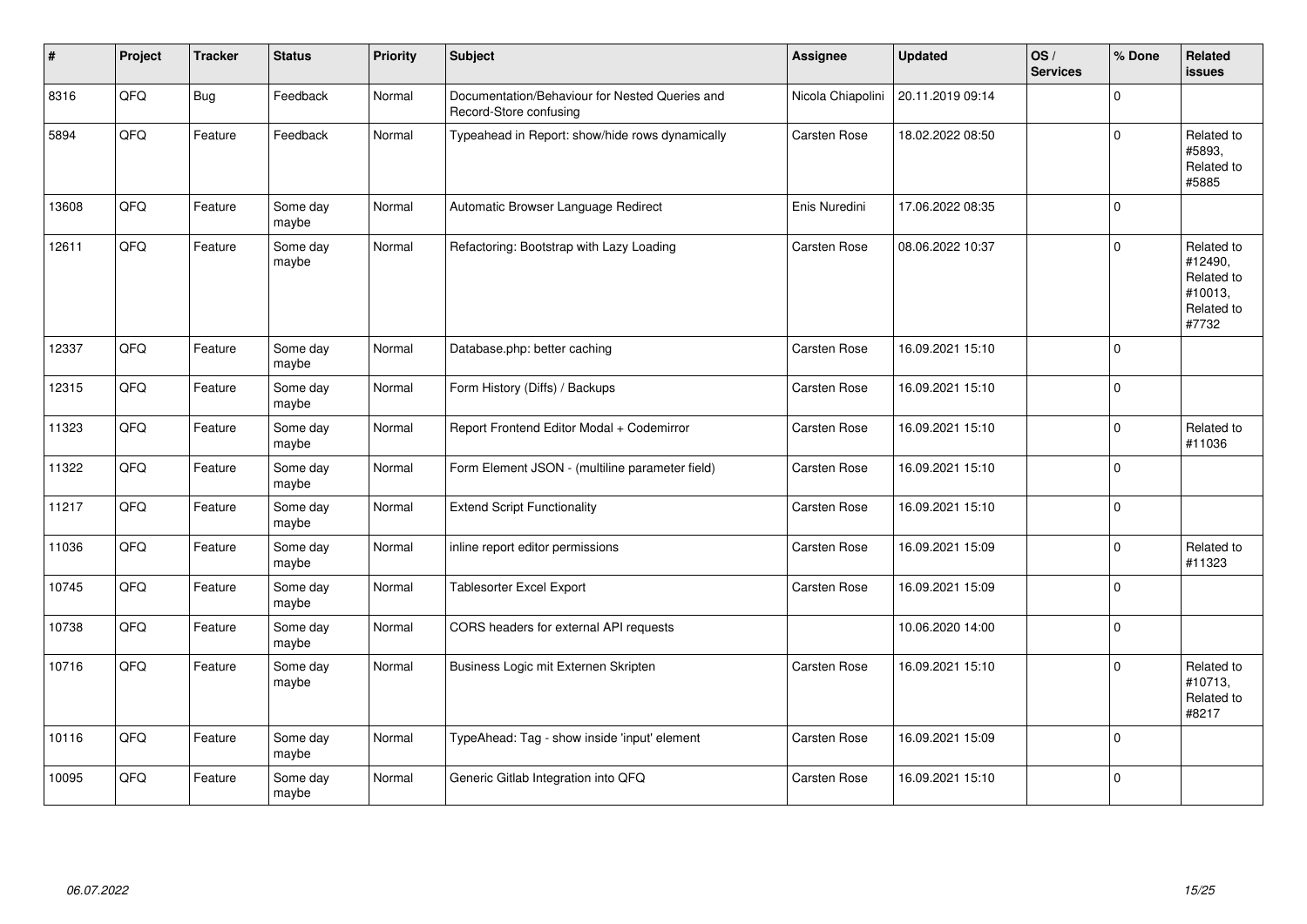| #     | Project | <b>Tracker</b> | <b>Status</b>     | <b>Priority</b> | Subject                                                                  | <b>Assignee</b> | <b>Updated</b>   | OS/<br><b>Services</b> | % Done      | Related<br>issues                                                     |
|-------|---------|----------------|-------------------|-----------------|--------------------------------------------------------------------------|-----------------|------------------|------------------------|-------------|-----------------------------------------------------------------------|
| 10013 | QFQ     | Feature        | Some day<br>maybe | Normal          | FE.typ=editor: CodeMirror                                                | Carsten Rose    | 08.06.2022 10:37 |                        | $\Omega$    | Related to<br>#12611,<br>Related to<br>#12490,<br>Related to<br>#7732 |
| 9704  | QFQ     | Feature        | Some day<br>maybe | Normal          | Thumbnails Generieren beim Splitten von PDF Files                        | Carsten Rose    | 11.12.2019 16:01 |                        | $\mathbf 0$ |                                                                       |
| 9669  | QFQ     | <b>Bug</b>     | Some day<br>maybe | Normal          | Checkbox / Template Group: radio/checkbox visible broken<br>after 'add'  | Carsten Rose    | 16.06.2021 13:47 |                        | $\mathbf 0$ | Related to<br>#8091                                                   |
| 9579  | QFQ     | Feature        | Some day<br>maybe | Normal          | Multiform with Process Row                                               | Carsten Rose    | 11.12.2019 16:01 |                        | $\mathbf 0$ |                                                                       |
| 9281  | QFQ     | <b>Bug</b>     | Some day<br>maybe | Normal          | Allow STRICT_TRANS_TABLES                                                | Carsten Rose    | 02.01.2021 18:43 |                        | $\mathbf 0$ |                                                                       |
| 9130  | QFQ     | Feature        | Some day<br>maybe | Normal          | tablesorter: Automatic Row numbering / Zeilenummer                       | Benjamin Baer   | 01.02.2020 23:22 |                        | 0           |                                                                       |
| 9126  | QFQ     | <b>Bug</b>     | Some day<br>maybe | Normal          | hidden Form elements are present in page source                          |                 | 02.01.2021 18:41 |                        | $\mathbf 0$ |                                                                       |
| 9024  | QFQ     | Bug            | Some day<br>maybe | Normal          | QFQ Einarbeitung                                                         |                 | 01.02.2020 15:56 |                        | 0           |                                                                       |
| 9020  | QFQ     | Bug            | Some day<br>maybe | Normal          | radio mit buttonClass und dynamicUpdate lassen sich nicht<br>kombinieren |                 | 11.12.2019 16:01 |                        | $\mathbf 0$ |                                                                       |
| 8894  | QFQ     | Feature        | Some day<br>maybe | Normal          | Documentation Tags Usable in QFQ Application                             | Carsten Rose    | 11.12.2019 16:01 |                        | 0           |                                                                       |
| 8892  | QFQ     | Feature        | Some day<br>maybe | Normal          | Display and Edit SQL Comments in Form Editor                             | Carsten Rose    | 11.12.2019 16:01 |                        | $\mathbf 0$ |                                                                       |
| 8586  | QFQ     | Feature        | Some day<br>maybe | Normal          | QFQ: Enhance Error message for 'record not found'                        | Carsten Rose    | 16.09.2021 15:10 |                        | 0           |                                                                       |
| 8522  | QFQ     | Feature        | Some day<br>maybe | Normal          | build QFQ - npm warnings                                                 | Benjamin Baer   | 01.02.2020 23:19 |                        | 50          |                                                                       |
| 8520  | QFQ     | Feature        | Some day<br>maybe | Normal          | Bring QFQ to Composer                                                    | Carsten Rose    | 16.09.2021 15:10 |                        | $\mathbf 0$ |                                                                       |
| 8106  | QFQ     | Bug            | Some day<br>maybe | Normal          | Dynamic Update: Feld kann nicht auf empty zurückgesetzt<br>werden        | Carsten Rose    | 11.12.2019 16:01 |                        | $\mathbf 0$ |                                                                       |
| 8101  | QFG     | Feature        | Some day<br>maybe | Normal          | Password hash: support further hashing methods                           | Carsten Rose    | 16.09.2021 15:10 |                        | 0           |                                                                       |
| 8056  | QFQ     | Feature        | Some day<br>maybe | Normal          | Termin Organisation (Reservation)                                        |                 | 01.02.2020 23:19 |                        | 0           | Related to<br>#8658                                                   |
| 7921  | QFG     | Feature        | Some day<br>maybe | Normal          | Rest API Export: URL kuerzer machen                                      |                 | 01.02.2020 23:19 |                        | 0           |                                                                       |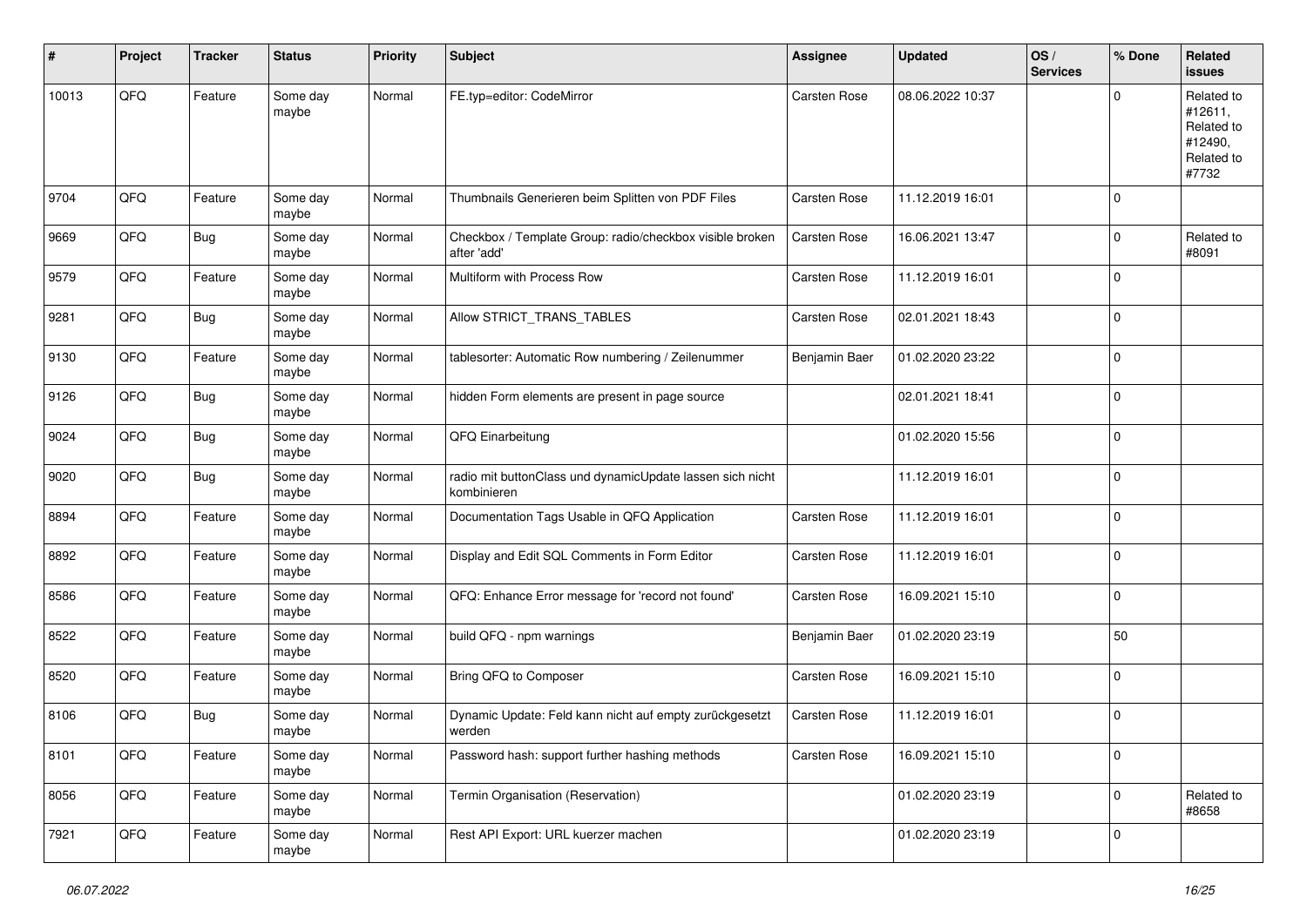| #    | Project | <b>Tracker</b> | <b>Status</b>     | <b>Priority</b> | <b>Subject</b>                                                                                 | <b>Assignee</b>     | <b>Updated</b>   | OS/<br><b>Services</b> | % Done      | Related<br><b>issues</b>                                               |
|------|---------|----------------|-------------------|-----------------|------------------------------------------------------------------------------------------------|---------------------|------------------|------------------------|-------------|------------------------------------------------------------------------|
| 7732 | QFQ     | Feature        | Some day<br>maybe | Normal          | Javascript: Lazy Loading der add on libs                                                       | Benjamin Baer       | 08.06.2022 10:38 |                        | $\Omega$    | Related to<br>#12611,<br>Related to<br>#12490,<br>Related to<br>#10013 |
| 7453 | QFQ     | Feature        | Some day<br>maybe | Normal          | import / export forms QFQ                                                                      | Carsten Rose        | 16.09.2021 15:10 |                        | $\mathbf 0$ |                                                                        |
| 7452 | QFQ     | Feature        | Some day<br>maybe | Normal          | automate deployment new QFQ version                                                            | <b>Carsten Rose</b> | 16.09.2021 15:10 |                        | 0           |                                                                        |
| 7402 | QFQ     | Bug            | Some day<br>maybe | Normal          | thumbnail cache: outdated picture when permission denied<br>and permission resolved.           |                     | 01.02.2020 23:20 |                        | $\mathbf 0$ |                                                                        |
| 7336 | QFQ     | Feature        | Some day<br>maybe | Normal          | PDF Upload: disallow PDFs with specific Meta information                                       | Carsten Rose        | 11.12.2019 16:01 |                        | 0           |                                                                        |
| 7281 | QFQ     | <b>Bug</b>     | Some day<br>maybe | Normal          | Subrecords: on large screen separator line too short                                           |                     | 01.02.2020 23:19 |                        | 0           |                                                                        |
| 7278 | QFQ     | Feature        | Some day<br>maybe | Normal          | Form: Wert vordefinieren der immer gesetzt wird                                                |                     | 02.05.2021 09:27 |                        | 0           |                                                                        |
| 7229 | QFQ     | Feature        | Some day<br>maybe | Normal          | New FormElement.type: Button                                                                   |                     | 01.02.2021 12:32 |                        | $\mathbf 0$ |                                                                        |
| 7108 | QFQ     | Feature        | Some day<br>maybe | Normal          | QFQ Wrap Elements                                                                              |                     | 11.12.2019 16:01 |                        | $\mathbf 0$ |                                                                        |
| 7107 | QFQ     | Feature        | Some day<br>maybe | Normal          | Showcase Registration Tool: Anmeldung / Administration :<br>Liste Anmeldungen / Emaileinaldung | <b>Carsten Rose</b> | 11.12.2019 16:01 |                        | $\Omega$    |                                                                        |
| 7106 | QFQ     | Feature        | Some day<br>maybe | Normal          | Beispiel Nummerierung von Rows in Report                                                       |                     | 11.12.2019 16:01 |                        | $\mathbf 0$ |                                                                        |
| 7105 | QFQ     | Feature        | Some day<br>maybe | Normal          | Beispiel wie man in einer zweiten Tabelle speichert.                                           |                     | 11.12.2019 16:01 |                        | 0           |                                                                        |
| 7104 | QFQ     | Feature        | Some day<br>maybe | Normal          | Manual: hint about escaping if '\r' appears in mail body                                       |                     | 11.12.2019 16:01 |                        | 0           |                                                                        |
| 7101 | QFQ     | <b>Bug</b>     | Some day<br>maybe | Normal          | 'form' in SIP and 'report' - breaks                                                            |                     | 01.02.2020 23:20 |                        | 0           |                                                                        |
| 7100 | QFQ     | Feature        | Some day<br>maybe | Normal          | Download: log access, max downloads, time limit                                                |                     | 01.02.2020 23:19 |                        | $\mathbf 0$ |                                                                        |
| 6992 | QFG     | Feature        | Some day<br>maybe | Normal          | DB exception: Syntax Highlight                                                                 |                     | 11.12.2019 16:01 |                        | 0           | Related to<br>#5450                                                    |
| 6972 | QFG     | Feature        | Some day<br>maybe | Normal          | Fabric Clipboard / cross browser tab                                                           | Benjamin Baer       | 01.02.2020 23:21 |                        | 0           |                                                                        |
| 6970 | QFQ     | Feature        | Some day<br>maybe | Normal          | tablesorter: default fuer 'sortReset' aendern von 'Ctrl' zu 'Alt'                              | Benjamin Baer       | 01.02.2020 23:21 |                        | 0           |                                                                        |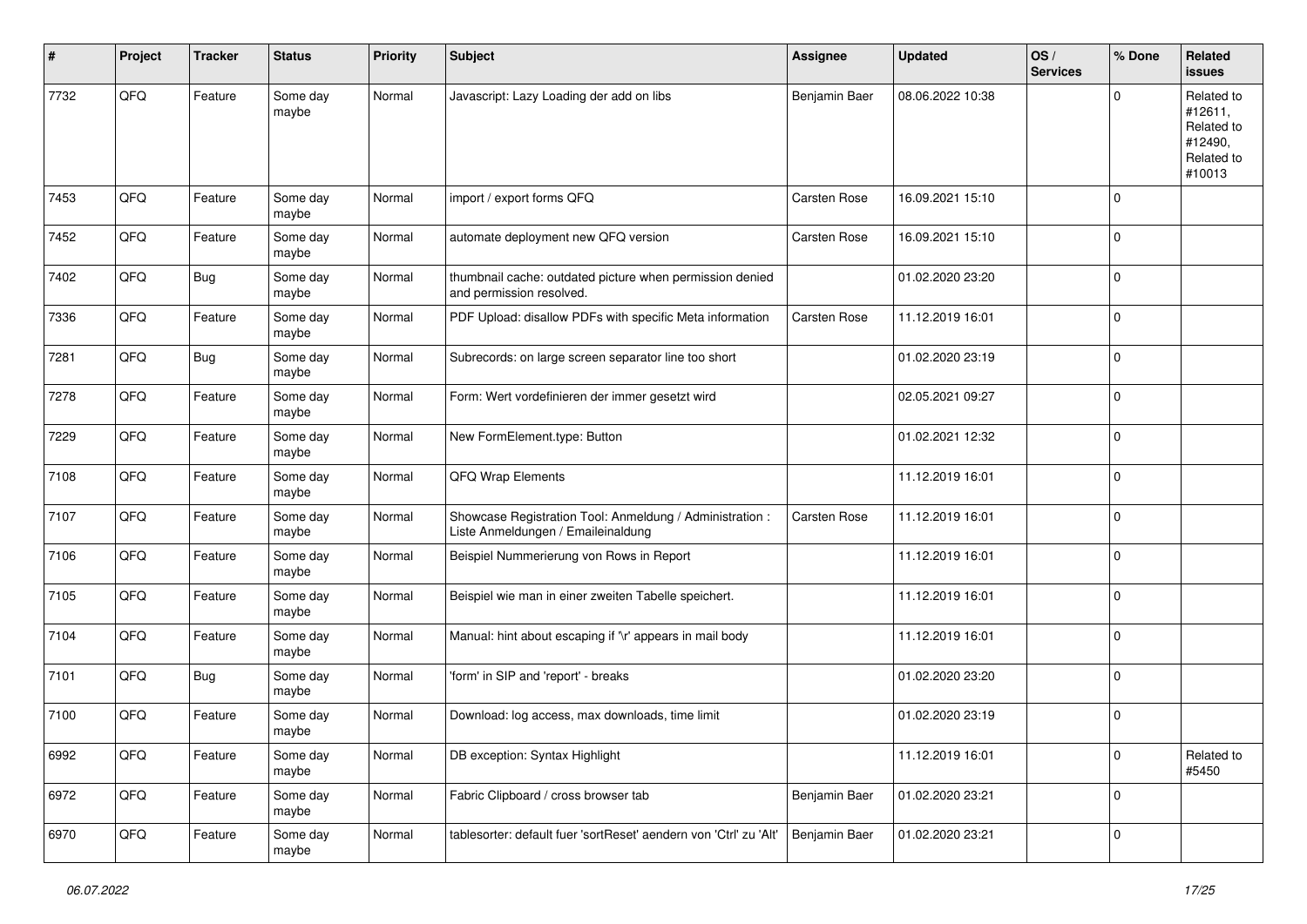| $\pmb{\#}$ | Project    | <b>Tracker</b> | <b>Status</b>     | <b>Priority</b> | <b>Subject</b>                                                                    | <b>Assignee</b> | <b>Updated</b>   | OS/<br><b>Services</b> | % Done         | Related<br>issues   |
|------------|------------|----------------|-------------------|-----------------|-----------------------------------------------------------------------------------|-----------------|------------------|------------------------|----------------|---------------------|
| 6715       | QFQ        | Feature        | Some day<br>maybe | Normal          | Code-Refactoring: dbArray vereinheitlichen                                        | Carsten Rose    | 11.12.2019 16:02 |                        | $\mathbf 0$    |                     |
| 6704       | QFQ        | Feature        | Some day<br>maybe | Normal          | Upload Mode: Bilder in Notizen rechts sollen aktuellen<br>Upload repräsentieren.  |                 | 01.02.2020 23:19 |                        | $\mathbf 0$    | Related to<br>#3264 |
| 6515       | QFQ        | Feature        | Some day<br>maybe | Normal          | Formular: Felder dynamisch ein/ausblenden                                         |                 | 11.12.2019 16:02 |                        | $\mathbf 0$    |                     |
| 6299       | QFQ        | Feature        | Some day<br>maybe | Normal          | Attack detection: log table with invalid SIP access                               |                 | 11.12.2019 16:02 |                        | $\Omega$       | Related to<br>#3947 |
| 6288       | QFQ        | Feature        | Some day<br>maybe | Normal          | Best Practice: Erklaeren wie man ein Formular ganz in<br>'weiss' erstellen kann   |                 | 11.12.2019 16:02 |                        | $\mathbf 0$    |                     |
| 6084       | <b>OFO</b> | Feature        | Some day<br>maybe | Normal          | New escape type: 'D' - convert date                                               |                 | 01.02.2020 23:19 |                        | $\pmb{0}$      |                     |
| 6083       | QFQ        | Feature        | Some day<br>maybe | Normal          | Dynamic Update: Value Check via SQL                                               |                 | 11.12.2019 16:02 |                        | $\mathbf 0$    |                     |
| 5991       | QFQ        | <b>Bug</b>     | Some day<br>maybe | Normal          | URLs with 'I' or long parameter are problematic                                   | Carsten Rose    | 01.02.2020 23:19 |                        | $\Omega$       |                     |
| 5983       | QFQ        | Feature        | Some day<br>maybe | Normal          | Form Submit (save & update): normalize date/-time FE                              | Carsten Rose    | 01.02.2020 23:19 |                        | $\Omega$       |                     |
| 5923       | QFQ        | Feature        | Some day<br>maybe | Normal          | fillStoreSystemBySqlLate                                                          |                 | 01.02.2020 23:19 |                        | $\mathbf 0$    |                     |
| 5895       | QFQ        | Feature        | Some day<br>maybe | Normal          | Tutorial: List of all QFQ Features                                                |                 | 01.02.2020 23:19 |                        | $\mathbf 0$    |                     |
| 5893       | QFQ        | Feature        | Some day<br>maybe | Normal          | Edit on double-click                                                              |                 | 01.02.2020 23:19 |                        | $\mathbf 0$    | Related to<br>#5894 |
| 5892       | QFQ        | Feature        | Some day<br>maybe | Normal          | QFQ should use T3 API to manipulate FE GROUP<br>membership                        |                 | 01.02.2020 23:20 |                        | $\mathbf 0$    |                     |
| 5877       | QFQ        | <b>Bug</b>     | Some day<br>maybe | Normal          | FE.type=note:bsColumn strange behaviour                                           |                 | 01.02.2020 23:19 |                        | 0              |                     |
| 5852       | QFQ        | Feature        | Some day<br>maybe | Normal          | Logging: mail.log / sql.log - im FE anzeigen und via AJAX<br>aktualisieren        | Carsten Rose    | 01.02.2020 23:19 |                        | $\overline{0}$ | Related to<br>#5885 |
| 5851       | QFQ        | Feature        | Some day<br>maybe | Normal          | Queue System implementieren: MQTT, RabbitMQ                                       |                 | 01.02.2020 23:20 |                        | $\Omega$       | Related to<br>#5715 |
| 5850       | QFQ        | Feature        | Some day<br>maybe | Normal          | Deployment: In QFQ Doc best practice fuer zeitgemaesses<br>Deployment beschreiben |                 | 01.02.2020 23:20 |                        | $\mathbf 0$    |                     |
| 5805       | QFQ        | Feature        | Some day<br>maybe | Normal          | TypeAHead SQL value instead of key stored                                         |                 | 01.02.2020 23:19 |                        | $\mathbf 0$    | Related to<br>#5444 |
| 5783       | QFQ        | Feature        | Some day<br>maybe | Normal          | <b>BPMN View/Edit</b>                                                             |                 | 11.12.2019 16:02 |                        | $\Omega$       |                     |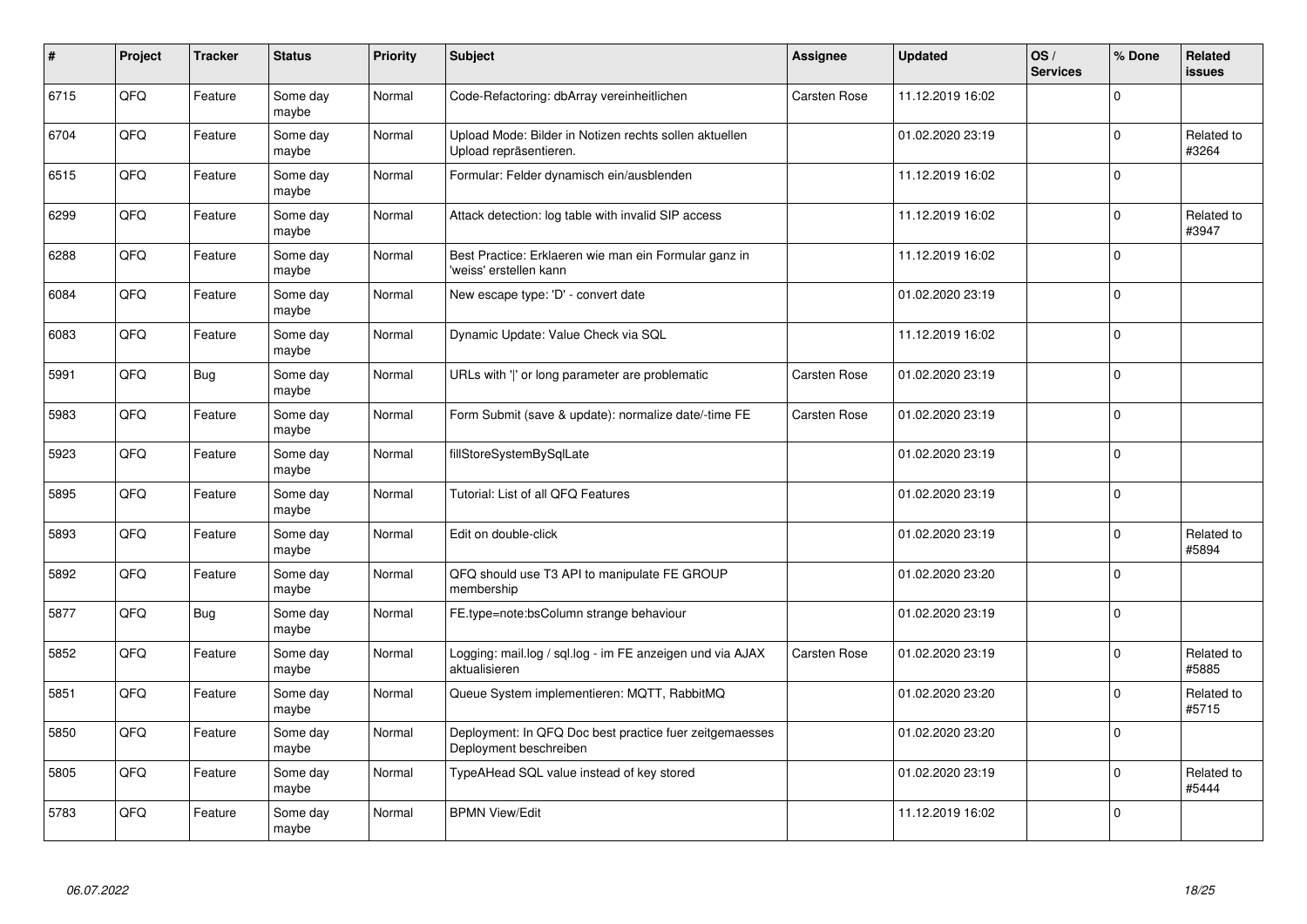| #    | Project | <b>Tracker</b> | <b>Status</b>     | <b>Priority</b> | <b>Subject</b>                                                                                                       | <b>Assignee</b>     | <b>Updated</b>   | OS/<br><b>Services</b> | % Done      | Related<br><b>issues</b>                    |
|------|---------|----------------|-------------------|-----------------|----------------------------------------------------------------------------------------------------------------------|---------------------|------------------|------------------------|-------------|---------------------------------------------|
| 5768 | QFQ     | Bug            | Some day<br>maybe | Normal          | '{{pageLanguage:T}}' missing if QFQ is called via api                                                                | Carsten Rose        | 01.02.2020 23:19 |                        | $\Omega$    |                                             |
| 5706 | QFQ     | <b>Bug</b>     | Some day<br>maybe | Normal          | upload: fileDestination needs to be sanatized                                                                        | Carsten Rose        | 01.02.2020 23:19 |                        | 0           |                                             |
| 5665 | QFQ     | Feature        | Some day<br>maybe | Normal          | Versuch das '{{!' nicht mehr noetig ist.                                                                             | Carsten Rose        | 01.02.2020 23:20 |                        | 0           | Related to<br>#7432,<br>Related to<br>#7434 |
| 5579 | QFQ     | Feature        | Some day<br>maybe | Normal          | Enhance Doc / Presentation: variable type 'link column type'                                                         | Carsten Rose        | 01.02.2020 23:19 |                        | l 0         |                                             |
| 5557 | QFQ     | Bug            | Some day<br>maybe | Normal          | Form load: STORE_RECORD filled, but should be empty                                                                  | Carsten Rose        | 01.02.2020 23:19 |                        | $\Omega$    |                                             |
| 5548 | QFQ     | Feature        | Some day<br>maybe | Normal          | 801 Textfiles/Scriptfiles als Thumbnail                                                                              | Carsten Rose        | 07.03.2022 16:26 |                        | $\Omega$    |                                             |
| 5480 | QFQ     | Feature        | Some day<br>maybe | Normal          | QFQ: Dokumentation mit Screenshots versehen                                                                          | <b>Carsten Rose</b> | 01.02.2020 23:20 |                        | $\mathbf 0$ | Related to<br>#9879                         |
| 5455 | QFQ     | Feature        | Some day<br>maybe | Normal          | Mail Redirects grld abhaengig                                                                                        |                     | 01.02.2020 23:20 |                        | $\mathbf 0$ |                                             |
| 5452 | QFQ     | Feature        | Some day<br>maybe | Normal          | Thumbnails from PDF: bad quality                                                                                     |                     | 01.02.2020 23:20 |                        | $\mathbf 0$ |                                             |
| 5428 | QFQ     | Feature        | Some day<br>maybe | Normal          | secure thumbnail: late render on access.                                                                             | Carsten Rose        | 01.02.2020 23:20 |                        | $\mathbf 0$ |                                             |
| 5389 | QFQ     | Feature        | Some day<br>maybe | Normal          | QFQ Design: Multline label / note                                                                                    | Benjamin Baer       | 01.02.2020 23:19 |                        | 0           |                                             |
| 5342 | QFQ     | Feature        | Some day<br>maybe | Normal          | link - with HTML Attributes                                                                                          |                     | 01.02.2020 23:20 |                        | $\mathbf 0$ | Related to<br>#14077                        |
| 5160 | QFQ     | Feature        | Some day<br>maybe | Normal          | QFQ collaborative / together.js, ShareJS, y-js, collaborative,                                                       |                     | 11.12.2019 16:02 |                        | $\mathbf 0$ |                                             |
| 5132 | QFQ     | Feature        | Some day<br>maybe | Normal          | Error Message sendmail missing attachment: more details                                                              | Carsten Rose        | 01.02.2020 23:19 |                        | $\mathbf 0$ |                                             |
| 5129 | QFQ     | Feature        | Some day<br>maybe | Normal          | Reports: SQL fuer x Achse und y Achse                                                                                |                     | 11.12.2019 16:02 |                        | $\mathbf 0$ |                                             |
| 5024 | QFQ     | Feature        | Some day<br>maybe | Normal          | Fabric: Generate PDF with edits                                                                                      | Benjamin Baer       | 01.02.2020 23:20 |                        | $\mathbf 0$ | Related to<br>#10704                        |
| 5021 | QFQ     | Bug            | Some day<br>maybe | Normal          | FE.typ=extra - during save displays error 'datum2' already<br>filled in STORE_SIP - the value is stored nevertheless | <b>Carsten Rose</b> | 01.02.2020 23:19 |                        | $\mathbf 0$ | Related to<br>#3875                         |
| 4974 | QFG     | Feature        | Some day<br>maybe | Normal          | Long polling - inform all listening clients of changes                                                               |                     | 11.12.2019 16:02 |                        | 0           |                                             |
| 4956 | QFG     | Feature        | Some day<br>maybe | Normal          | Sendmail: Benutzerdefinierte Headers                                                                                 | Carsten Rose        | 11.12.2019 16:02 |                        | 0           |                                             |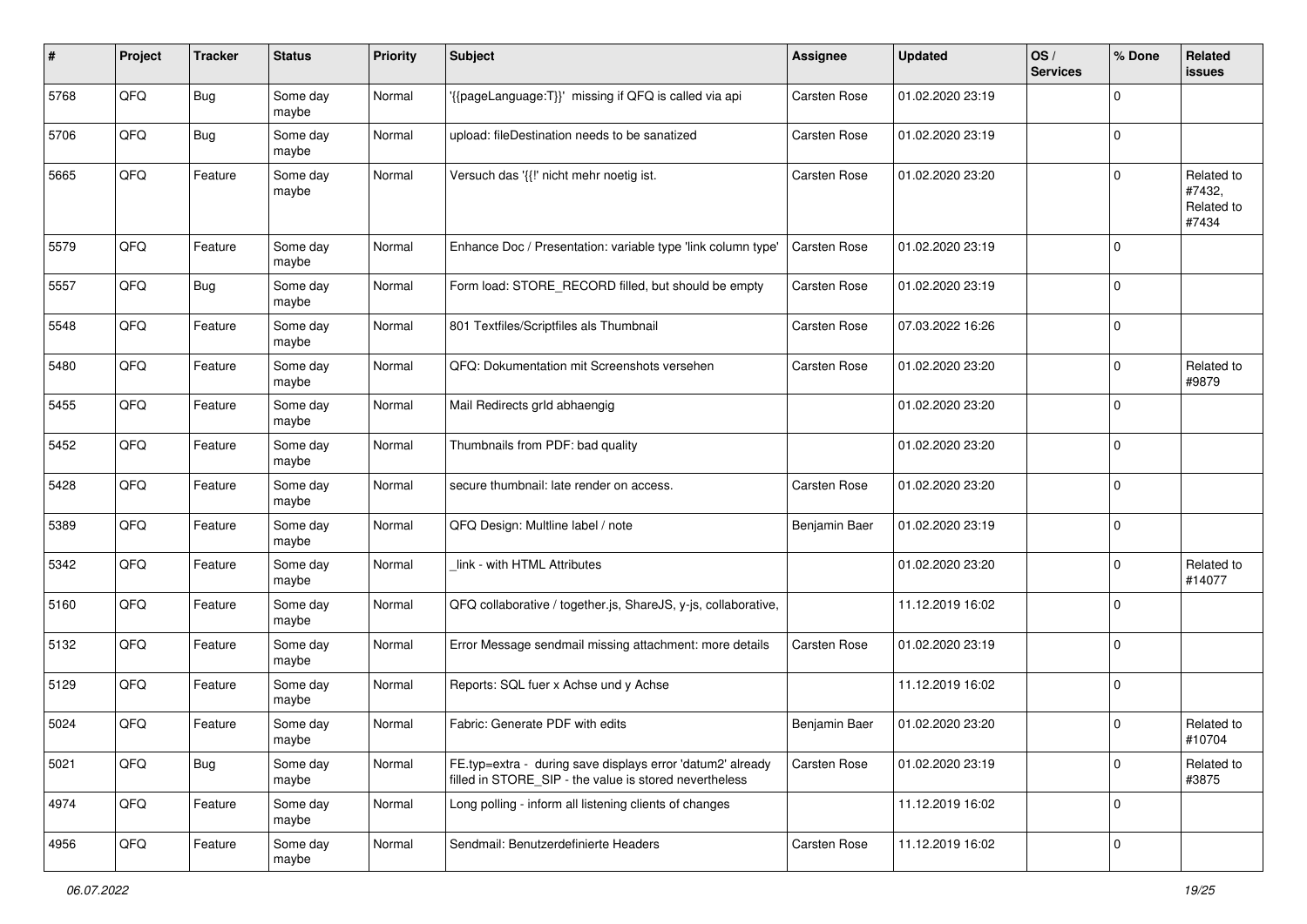| #    | Project | <b>Tracker</b> | <b>Status</b>     | <b>Priority</b> | Subject                                                                                                                                                       | <b>Assignee</b>     | <b>Updated</b>   | OS/<br><b>Services</b> | % Done      | Related<br>issues                              |
|------|---------|----------------|-------------------|-----------------|---------------------------------------------------------------------------------------------------------------------------------------------------------------|---------------------|------------------|------------------------|-------------|------------------------------------------------|
| 4872 | QFQ     | Feature        | Some day<br>maybe | Normal          | Fields of Typo3 page available in STORE_TYPO3                                                                                                                 | <b>Carsten Rose</b> | 01.02.2020 23:19 |                        | $\Omega$    |                                                |
| 4869 | QFQ     | Feature        | Some day<br>maybe | Normal          | Dynamic Update (show, hide, readonly?, required?) for<br><b>Template Group Elements</b>                                                                       | Carsten Rose        | 01.02.2020 23:19 |                        | $\Omega$    | Related to<br>#4865                            |
| 4839 | QFQ     | Feature        | Some day<br>maybe | Normal          | qfq-handle in <head> Abschnitt</head>                                                                                                                         | Carsten Rose        | 11.12.2019 16:02 |                        | $\Omega$    |                                                |
| 4816 | QFQ     | Feature        | Some day<br>maybe | Normal          | Templates for QFQ Reports (Tables, Radios, )                                                                                                                  |                     | 01.02.2020 23:20 |                        | $\mathbf 0$ |                                                |
| 4771 | QFQ     | Bug            | Some day<br>maybe | Normal          | qfq: select-down-values empty after save (edit-form for<br>program administrators)                                                                            | Carsten Rose        | 01.02.2020 23:20 |                        | $\mathbf 0$ | Related to<br>#4549, Has<br>duplicate<br>#4282 |
| 4757 | QFQ     | Feature        | Some day<br>maybe | Normal          | Test subrecord: download links ok? Links ok?                                                                                                                  | Carsten Rose        | 01.02.2020 23:20 |                        | $\mathbf 0$ |                                                |
| 4719 | QFQ     | Feature        | Some day<br>maybe | Normal          | Custom Message in Client in case of 'Browser tab close,<br>modification will be lost'                                                                         |                     | 01.02.2020 23:20 |                        | $\mathbf 0$ |                                                |
| 4659 | QFQ     | Bug            | Some day<br>maybe | Normal          | infoButtonExtra                                                                                                                                               | Carsten Rose        | 01.02.2020 23:20 |                        | $\Omega$    |                                                |
| 4652 | QFQ     | Feature        | Some day<br>maybe | Normal          | UZH CD: Weiterleitung auf benutzerdefinierte 403/404 Seite                                                                                                    | <b>Carsten Rose</b> | 01.02.2020 23:20 |                        | $\Omega$    |                                                |
| 4651 | QFQ     | Bug            | Some day<br>maybe | Normal          | "Loading document" Modal wird angezeigt bei uzhcd type=2<br>Ansicht                                                                                           | Carsten Rose        | 01.02.2020 23:20 |                        | $\mathbf 0$ |                                                |
| 4650 | QFQ     | Feature        | Some day<br>maybe | Normal          | Convert html to doc/rtf                                                                                                                                       | Carsten Rose        | 01.02.2020 23:20 |                        | $\mathbf 0$ | Related to<br>#10704                           |
| 4640 | QFQ     | Feature        | Some day<br>maybe | Normal          | Rename System Forms                                                                                                                                           |                     | 01.02.2020 23:20 |                        | $\Omega$    |                                                |
| 4627 | QFQ     | Feature        | Some day<br>maybe | Normal          | dbupdate: all tables - check 'create', 'modified' if it is possible<br>to change to default 'CURRENT_TIMESTAMP' and modified<br>'ON UPDATE CURRENT_TIMESTAMP' |                     | 01.02.2020 23:20 |                        | $\mathbf 0$ |                                                |
| 4626 | QFQ     | Feature        | Some day<br>maybe | Normal          | Mobile View: 'classBody=qfq-form-right' makes no sense                                                                                                        |                     | 01.02.2020 23:20 |                        | $\Omega$    |                                                |
| 4606 | QFQ     | Feature        | Some day<br>maybe | Normal          | link: qualifier to render bootstrap button                                                                                                                    | <b>Carsten Rose</b> | 01.02.2020 23:19 |                        | $\mathbf 0$ |                                                |
| 4583 | QFG     | <b>Bug</b>     | Some day<br>maybe | Normal          | Dynamic Update bei TypeAhead Feldern                                                                                                                          | Carsten Rose        | 01.02.2020 23:19 |                        | $\pmb{0}$   |                                                |
| 4551 | QFQ     | Feature        | Some day<br>maybe | Normal          | Set 'pills' via dynamicUpdate to show/hide/disabled                                                                                                           |                     | 01.02.2020 23:20 |                        | $\mathbf 0$ | Related to<br>#3752                            |
| 4549 | QFQ     | <b>Bug</b>     | Some day<br>maybe | Normal          | TemplateGroups: FE.type SELECT loose selected value<br>after save                                                                                             | <b>Carsten Rose</b> | 01.02.2020 23:20 |                        | $\mathbf 0$ | Related to<br>#4548,<br>Related to<br>#4771    |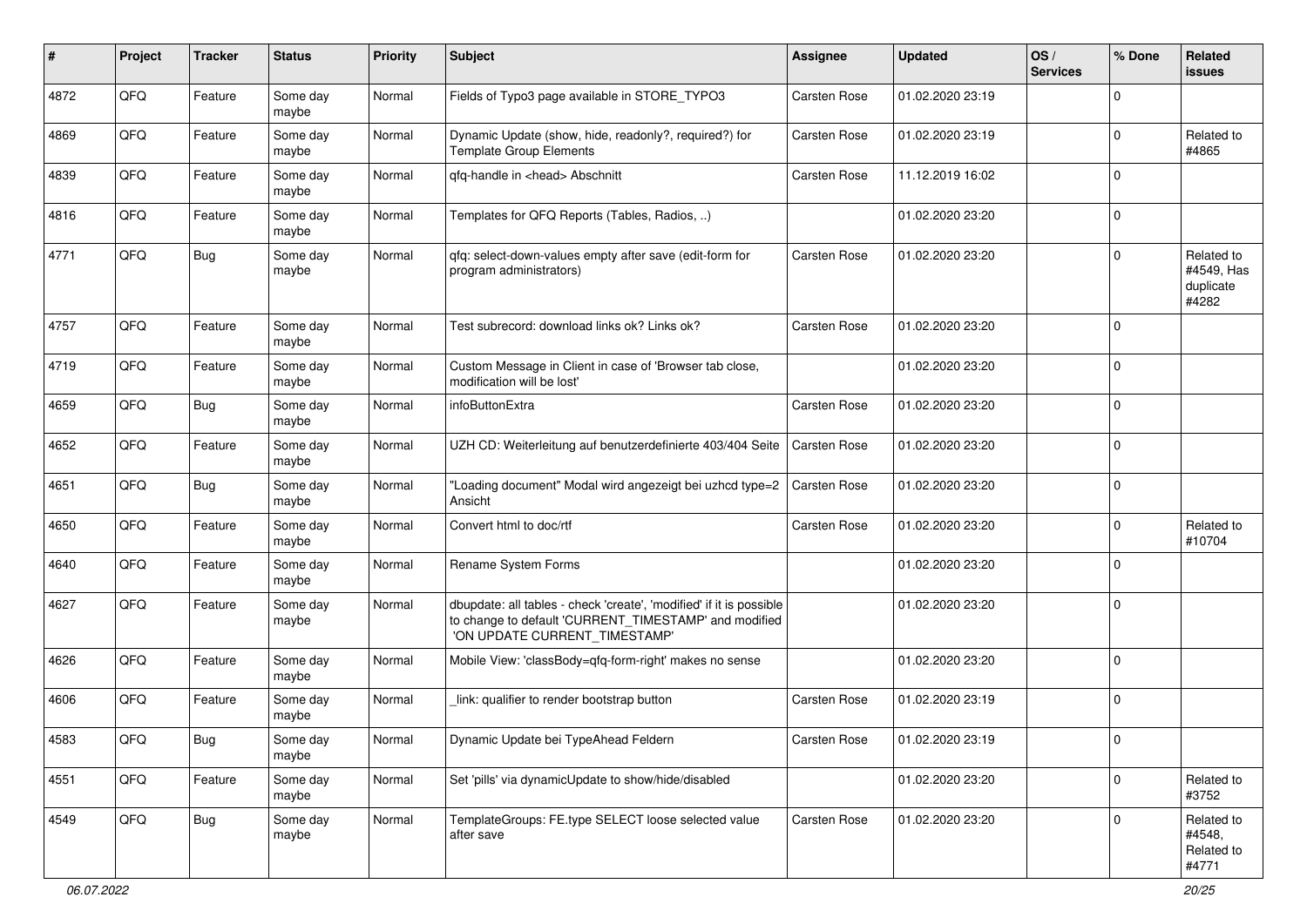| #    | Project | <b>Tracker</b> | <b>Status</b>     | <b>Priority</b> | <b>Subject</b>                                                                                                                                           | Assignee      | <b>Updated</b>   | OS/<br><b>Services</b> | % Done      | Related<br>issues                           |
|------|---------|----------------|-------------------|-----------------|----------------------------------------------------------------------------------------------------------------------------------------------------------|---------------|------------------|------------------------|-------------|---------------------------------------------|
| 4546 | QFQ     | <b>Bug</b>     | Some day<br>maybe | Normal          | NH: SIP storage is destroyed                                                                                                                             |               | 01.02.2020 23:20 |                        | $\Omega$    |                                             |
| 4536 | QFQ     | Feature        | Some day<br>maybe | Normal          | FE upload: problem with delete if mutliple uploads an<br>FE.name="                                                                                       |               | 01.02.2020 23:20 |                        | $\mathbf 0$ |                                             |
| 4528 | QFQ     | Bug            | Some day<br>maybe | Normal          | extraButtonLock mit SQLAhead Bug                                                                                                                         | Carsten Rose  | 01.02.2020 23:19 |                        | $\Omega$    |                                             |
| 4454 | QFQ     | <b>Bug</b>     | Some day<br>maybe | Normal          | Required Elements: multiple elements in a row - whole row<br>marked if only one input is empty.                                                          | Benjamin Baer | 01.02.2020 23:20 |                        | $\mathbf 0$ |                                             |
| 4446 | QFQ     | Feature        | Some day<br>maybe | Normal          | New FE get same feldContainerId as last modifed FE                                                                                                       |               | 01.02.2020 23:20 |                        | $\Omega$    |                                             |
| 4445 | QFQ     | Feature        | Some day<br>maybe | Normal          | template group: Option to simulate fieldset                                                                                                              |               | 28.06.2021 14:11 |                        | $\Omega$    |                                             |
| 4444 | QFQ     | Feature        | Some day<br>maybe | Normal          | FE.type=upload: detect mime type                                                                                                                         |               | 11.12.2019 16:02 |                        | $\Omega$    | Related to<br>#4303                         |
| 4443 | QFQ     | Feature        | Some day<br>maybe | Normal          | Form: multiple secondary tables                                                                                                                          |               | 01.02.2020 23:20 |                        | $\Omega$    |                                             |
| 4442 | QFQ     | Feature        | Some day<br>maybe | Normal          | Special Column Name: _link - new symbol G (Glyph) to<br>choose any available symbol                                                                      |               | 11.12.2019 16:02 |                        | $\mathbf 0$ |                                             |
| 4441 | QFQ     | Bug            | Some day<br>maybe | Normal          | \$_SERVER Vars sollten nur aus dem Store genommen<br>werden - Code entsprechend anpassen.                                                                |               | 11.12.2019 16:02 |                        | 0           |                                             |
| 4440 | QFQ     | Feature        | Some day<br>maybe | Normal          | Manual.rst: explain how to. expand PHP Session to 4h                                                                                                     |               | 11.12.2019 16:02 |                        | $\Omega$    |                                             |
| 4439 | QFQ     | Feature        | Some day<br>maybe | Normal          | Log: report all actions fired by an FE Element, incl. the<br>original directive (slaveld, sqllnsert, )                                                   |               | 01.02.2020 23:20 |                        | $\Omega$    | Related to<br>#4432,<br>Related to<br>#5458 |
| 4435 | QFQ     | Feature        | Some day<br>maybe | Normal          | Report: striptags - specify allowed tags                                                                                                                 |               | 01.02.2020 23:20 |                        | $\Omega$    |                                             |
| 4433 | QFQ     | Feature        | Some day<br>maybe | Normal          | Log when SIP will be destroyed by QFQ for any (security)<br>reason                                                                                       |               | 01.02.2020 23:20 |                        | $\Omega$    | Related to<br>#4432,<br>Related to<br>#5458 |
| 4420 | QFQ     | Feature        | Some day<br>maybe | Normal          | Client: Local Storage - store the changes of a form, local in<br>the browser.                                                                            | Benjamin Baer | 11.12.2019 16:02 |                        | $\Omega$    |                                             |
| 4398 | QFQ     | Bug            | Some day<br>maybe | Normal          | Typeahead: mouse click in a prefilled input opens a single<br>item dropdown with the current value - click on it seems to<br>set the value, not the key. | Benjamin Baer | 01.02.2020 23:20 |                        | $\mathbf 0$ | Related to<br>#4457                         |
| 4365 | QFQ     | Feature        | Some day<br>maybe | Normal          | Multi Language: new way of config                                                                                                                        | Carsten Rose  | 01.02.2020 23:20 |                        | $\mathbf 0$ |                                             |
| 4349 | QFQ     | Feature        | Some day<br>maybe | Normal          | link download: downloaded external URL to<br>deliver/concatenate - check mimetipe and handle it correctly                                                | Carsten Rose  | 11.12.2019 16:02 |                        | 0           |                                             |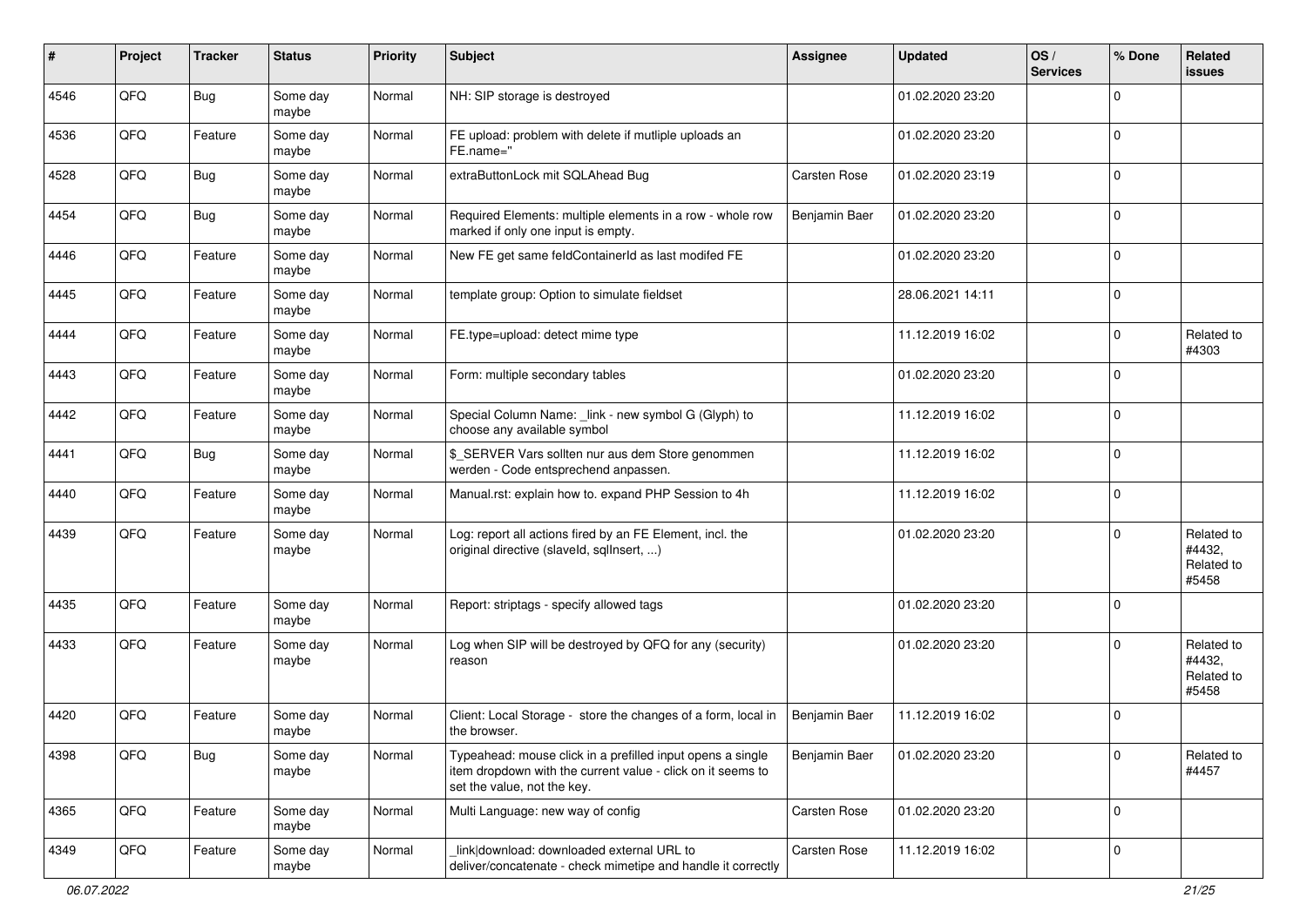| #    | Project | <b>Tracker</b> | <b>Status</b>     | <b>Priority</b> | <b>Subject</b>                                                                                                          | Assignee            | <b>Updated</b>   | OS/<br><b>Services</b> | % Done         | Related<br><b>issues</b>                    |
|------|---------|----------------|-------------------|-----------------|-------------------------------------------------------------------------------------------------------------------------|---------------------|------------------|------------------------|----------------|---------------------------------------------|
| 4343 | QFQ     | Feature        | Some day<br>maybe | Normal          | Link: Classifier to add 'attributes'                                                                                    | Carsten Rose        | 01.02.2020 23:20 |                        | $\Omega$       | Related to<br>#14077                        |
| 4330 | QFQ     | Feature        | Some day<br>maybe | Normal          | Error Message: report missing {{ / }} in sqlUpdate, sqlInsert,<br>sqlDelete, sqlAfter, sqlBefore in FE action elements. | Carsten Rose        | 01.02.2020 23:20 |                        | $\Omega$       |                                             |
| 4328 | QFQ     | <b>Bug</b>     | Some day<br>maybe | Normal          | Error Message: Show FE name/number on problems in FE                                                                    | Carsten Rose        | 01.02.2020 23:20 |                        | $\Omega$       |                                             |
| 4293 | QFQ     | <b>Bug</b>     | Some day<br>maybe | Normal          | Download broken if token 'd:' is missing - but no error<br>message                                                      | Carsten Rose        | 11.12.2019 16:03 |                        | $\Omega$       | Related to<br>#7514                         |
| 4259 | QFQ     | Feature        | Some day<br>maybe | Normal          | Instant trigger a cron job                                                                                              | Carsten Rose        | 11.12.2019 16:03 |                        | $\Omega$       |                                             |
| 4197 | QFQ     | Feature        | Some day<br>maybe | Normal          | Unit Test fuer JSON Stream von QuickFormQuery.php ><br>doForm()                                                         | Carsten Rose        | 11.12.2019 16:03 |                        | $\Omega$       |                                             |
| 4138 | QFQ     | <b>Bug</b>     | Some day<br>maybe | Normal          | style fehlt                                                                                                             |                     | 11.12.2019 16:03 |                        | $\Omega$       |                                             |
| 4122 | QFQ     | <b>Bug</b>     | Some day<br>maybe | Normal          | file: Render Mode hat keinen Effekt                                                                                     |                     | 11.12.2019 16:03 |                        | $\mathbf 0$    |                                             |
| 4092 | QFQ     | Bug            | Some day<br>maybe | Normal          | 1) Logging verbessern wann welches FE warum<br>ausgefuehrt wird, 2) Documentation: Best Practice Template<br>Group      | <b>Carsten Rose</b> | 01.02.2020 23:19 |                        | $\Omega$       | Related to<br>#3504                         |
| 4027 | QFQ     | Feature        | Some day<br>maybe | Normal          | Missing: orange 'check' / 'bullet'                                                                                      |                     | 11.12.2019 16:03 |                        | $\overline{0}$ |                                             |
| 4026 | QFQ     | Feature        | Some day<br>maybe | Normal          | sqlLog.sql: log number of FE.id                                                                                         | Carsten Rose        | 11.12.2019 16:03 |                        | $\Omega$       | Related to<br>#5458                         |
| 4008 | QFQ     | Bug            | Some day<br>maybe | Normal          | FormElemen.type=sendmail: wrong 'TO' if 'real<br>name <rea@mail.to>' is used</rea@mail.to>                              | Carsten Rose        | 11.12.2019 16:03 |                        | $\Omega$       |                                             |
| 3991 | QFQ     | Feature        | Some day<br>maybe | Normal          | report: Columnname ' skipWrap' skips 'fbeg', 'fend'                                                                     | Carsten Rose        | 11.12.2019 16:03 |                        | $\Omega$       |                                             |
| 3947 | QFQ     | Feature        | Some day<br>maybe | Normal          | Attack detectect: logout current user                                                                                   | Carsten Rose        | 11.12.2019 16:03 |                        | $\Omega$       | Related to<br>#5458,<br>Related to<br>#6299 |
| 3942 | QFQ     | Feature        | Some day<br>maybe | Normal          | Action Elemente: neu generierte IDs via FE weitergeben                                                                  | Carsten Rose        | 11.12.2019 16:03 |                        | $\Omega$       | Related to<br>#3941                         |
| 3941 | QFQ     | Feature        | Some day<br>maybe | Normal          | sqlAfter: es sollten mehrere moeglich sein                                                                              | Carsten Rose        | 11.12.2019 16:03 |                        | $\Omega$       | Related to<br>#3942                         |
| 3905 | QFQ     | Feature        | Some day<br>maybe | Normal          | Documentation: Best Practice anhand eines Online<br>Bewerbungstools                                                     | <b>Carsten Rose</b> | 11.12.2019 16:03 |                        | $\Omega$       |                                             |
| 3900 | QFQ     | Feature        | Some day<br>maybe | Normal          | Extend documentation of 'Copy / Paste'                                                                                  | Carsten Rose        | 11.12.2019 16:03 |                        | $\Omega$       | Related to<br>#3899                         |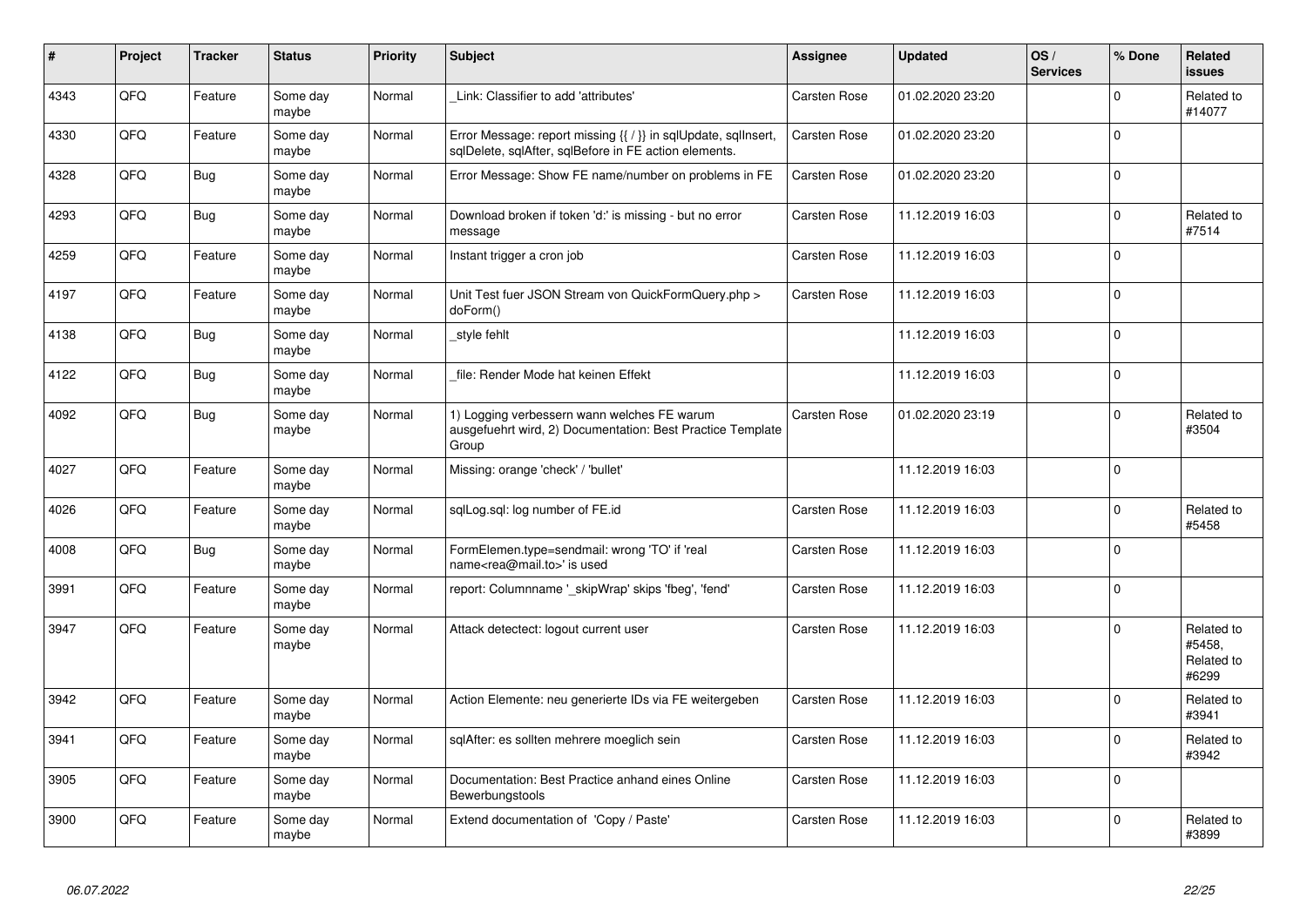| $\vert$ # | Project | <b>Tracker</b> | <b>Status</b>     | <b>Priority</b> | <b>Subject</b>                                                                                                                                           | Assignee            | <b>Updated</b>   | OS/<br><b>Services</b> | % Done      | Related<br><b>issues</b> |
|-----------|---------|----------------|-------------------|-----------------|----------------------------------------------------------------------------------------------------------------------------------------------------------|---------------------|------------------|------------------------|-------------|--------------------------|
| 3895      | QFQ     | Bug            | Some day<br>maybe | Normal          | typeahead pedantic: on lehrkredit Idap webpass - if only one<br>person is in dropdown, such person can't be selected                                     | <b>Carsten Rose</b> | 11.12.2019 16:03 |                        | $\Omega$    |                          |
| 3882      | QFQ     | Bug            | Some day<br>maybe | Normal          | templateGroup: disable 'add' if limit is reached - funktioniert<br>nicht wenn bereits records existierten                                                | <b>Carsten Rose</b> | 11.12.2019 16:03 |                        | $\Omega$    |                          |
| 3880      | QFQ     | Feature        | Some day<br>maybe | Normal          | Form 'Form': anlegen einer Tabelle                                                                                                                       |                     | 14.01.2021 10:12 |                        | $\Omega$    |                          |
| 3879      | QFQ     | Feature        | Some day<br>maybe | Normal          | Form 'FormElement': Beim Feld 'name' rechts in der Notiz<br>einen Link einblenden - a) aktuelle Definition anzeigen, b)<br>Spalte in der Tabelle anlegen |                     | 11.12.2019 16:03 |                        | 0           |                          |
| 3878      | QFQ     | Feature        | Some day<br>maybe | Normal          | Form 'FormElement': Spalte 'name' typeAhead mit<br>Spaltennamen der Primarytable.                                                                        |                     | 11.12.2019 16:03 |                        | $\Omega$    |                          |
| 3877      | QFQ     | Feature        | Some day<br>maybe | Normal          | FormEditor: die Felder die aktuell nicht gebraucht werden<br>nur auf readonly/disabled setzen (nicht ausblenden > das<br>irritiert.                      | Carsten Rose        | 11.12.2019 16:03 |                        | $\Omega$    |                          |
| 3811      | QFQ     | Bug            | Some day<br>maybe | Normal          | Dynamic Update: extraButtonInfo - Text aktualisieren                                                                                                     | Carsten Rose        | 11.12.2019 16:03 |                        | $\Omega$    | Related to<br>#11517     |
| 3750      | QFQ     | <b>Bug</b>     | Some day<br>maybe | Normal          | FE in a row: if one violates check, all are red                                                                                                          | <b>Carsten Rose</b> | 11.12.2019 16:03 |                        | $\Omega$    |                          |
| 3708      | QFQ     | Feature        | Some day<br>maybe | Normal          | Form: input - 'specialchars', 'none'  gewisse tags<br>erlauben, andere verbieten                                                                         | <b>Carsten Rose</b> | 11.12.2019 16:02 |                        | $\Omega$    | Related to<br>#14320     |
| 3692      | QFQ     | Feature        | Some day<br>maybe | Normal          | QFQ Webseite                                                                                                                                             | Benjamin Baer       | 11.12.2019 16:02 |                        | $\Omega$    | Related to<br>#5033      |
| 3682      | QFQ     | Bug            | Some day<br>maybe | Normal          | Dynamic update: Radio buttons                                                                                                                            | Carsten Rose        | 11.12.2019 16:02 |                        | $\Omega$    |                          |
| 3677      | QFQ     | Feature        | Some day<br>maybe | Normal          | wkhtmltopdf: FE User access prohibited, if client IP changes<br>\$TYPO3_CONF_VARS[FE][lockIP]                                                            | <b>Carsten Rose</b> | 11.12.2019 16:02 |                        | $\Omega$    |                          |
| 3666      | QFQ     | Feature        | Some day<br>maybe | Normal          | a) Performance Messung: mysql real escape string() im<br>Vergleich zu str_replace(), b) doppeltes Aufrufen von<br>mysql_real_escape_string()             | Carsten Rose        | 11.12.2019 16:02 |                        | $\Omega$    |                          |
| 3646      | QFQ     | Feature        | Some day<br>maybe | Normal          | Moeglichkeit HTML Tags in Reports auszugeben (zu<br>enkodieren: htmlspecialchars)                                                                        |                     | 11.12.2019 16:02 |                        | $\Omega$    | Related to<br>#14320     |
| 3617      | QFQ     | Feature        | Some day<br>maybe | Normal          | Load javascripts at bottom                                                                                                                               |                     | 11.12.2019 16:02 |                        | $\Omega$    |                          |
| 3613      | QFQ     | <b>Bug</b>     | Some day<br>maybe | Normal          | note /note unchecked -> note div (col-md) wird weiterhin<br>gerendert                                                                                    | Elias Villiger      | 01.02.2020 23:19 |                        | 100         |                          |
| 3588      | QFQ     | <b>Bug</b>     | Some day<br>maybe | Normal          | templateGroup: versteckte Elemente werden weiterhin<br>gespeichert.                                                                                      | Carsten Rose        | 11.12.2019 16:02 |                        | $\mathbf 0$ |                          |
| 3495      | QFQ     | Feature        | Some day<br>maybe | Normal          | Predifined Parameter werden nicht in '+' (add new record)<br>SIP gerendert.                                                                              |                     | 11.12.2019 16:02 |                        | $\Omega$    |                          |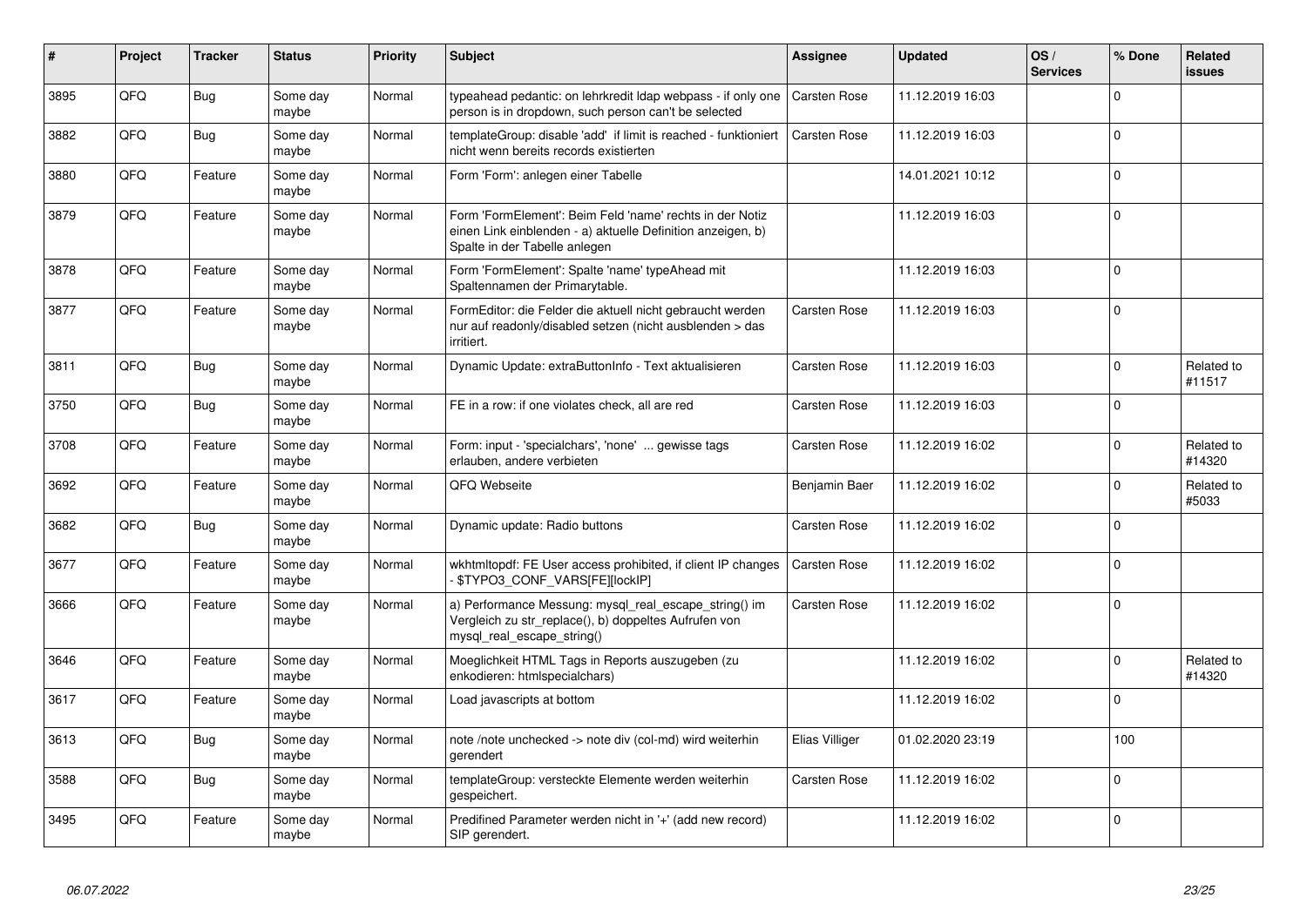| $\pmb{\#}$ | Project | <b>Tracker</b> | <b>Status</b>     | <b>Priority</b> | <b>Subject</b>                                                                                                                | <b>Assignee</b>     | <b>Updated</b>   | OS/<br><b>Services</b> | % Done      | Related<br>issues                           |
|------------|---------|----------------|-------------------|-----------------|-------------------------------------------------------------------------------------------------------------------------------|---------------------|------------------|------------------------|-------------|---------------------------------------------|
| 3458       | QFQ     | Feature        | Some day<br>maybe | Normal          | Display 'Edit Form Element'-Checkbox on form: should<br>depend on FE Group                                                    | Carsten Rose        | 11.12.2019 16:02 |                        | $\mathbf 0$ | Related to<br>#3447                         |
| 3457       | QFQ     | Feature        | Some day<br>maybe | Normal          | LDAP: concat multi values to one single entry                                                                                 | Carsten Rose        | 11.12.2019 16:02 |                        | $\mathbf 0$ |                                             |
| 3415       | QFQ     | Feature        | Some day<br>maybe | Normal          | FE Login Box Templatefile                                                                                                     | Benjamin Baer       | 11.12.2019 16:02 |                        | $\Omega$    |                                             |
| 3402       | QFQ     | Feature        | Some day<br>maybe | Normal          | Syntax Highlighting via CodeMirror                                                                                            | Carsten Rose        | 11.12.2019 16:02 |                        | 100         | Related to<br>#3207                         |
| 3385       | QFQ     | Feature        | Some day<br>maybe | Normal          | templateGroup: insert/update/delete non primary records                                                                       | Carsten Rose        | 11.12.2019 16:02 |                        | $\Omega$    |                                             |
| 3350       | QFQ     | Feature        | Some day<br>maybe | Normal          | FormEditor: Hilfetext hinter 'checktype'                                                                                      | Carsten Rose        | 11.12.2019 16:02 |                        | $\mathbf 0$ |                                             |
| 3349       | QFQ     | <b>Bug</b>     | Some day<br>maybe | Normal          | config.qfq.ini: a) vertraegt keine '=' im Value (z.B. Passwort),<br>b) Values sollten in ticks einschliessbar sein (spaces, ) | Carsten Rose        | 11.12.2019 16:02 |                        | 0           |                                             |
| 3332       | QFQ     | Feature        | Some day<br>maybe | Normal          | Uploads: Thumbnails, Details zum hochgeladenen File                                                                           | Carsten Rose        | 11.12.2019 16:02 |                        | $\mathbf 0$ | Related to<br>#3264,<br>Related to<br>#5333 |
| 3331       | QFQ     | Feature        | Some day<br>maybe | Normal          | Default Tooltip fuer _page? Links: mit Form und Record ID                                                                     | Carsten Rose        | 11.12.2019 16:02 |                        | $\Omega$    |                                             |
| 3291       | QFQ     | Feature        | Some day<br>maybe | Normal          | AutoCron websiteToken                                                                                                         | Carsten Rose        | 11.12.2019 16:02 |                        | $\mathbf 0$ | Related to<br>#4250                         |
| 3285       | QFQ     | Feature        | Some day<br>maybe | Normal          | Zeichenlimit pro Feld: textarea / editor                                                                                      | Carsten Rose        | 11.12.2019 16:02 |                        | 0           |                                             |
| 3267       | QFQ     | Feature        | Some day<br>maybe | Normal          | 2 Forms auf einer Seite: real + Read only                                                                                     | Carsten Rose        | 11.12.2019 16:03 |                        | $\mathbf 0$ |                                             |
| 3216       | QFQ     | Feature        | Some day<br>maybe | Normal          | dynamic update für checkbox label2                                                                                            | Carsten Rose        | 11.12.2019 16:03 |                        | $\mathbf 0$ | Related to<br>#2081                         |
| 3130       | QFQ     | <b>Bug</b>     | Some day<br>maybe | Normal          | Debug Info's nicht korrekt nach 'New > Save'.                                                                                 | Carsten Rose        | 11.12.2019 16:03 |                        | $\mathbf 0$ | Related to<br>#3253                         |
| 2995       | QFQ     | Feature        | Some day<br>maybe | Normal          | Dropdown JQuery Plugin: 'chosen' - Moeglichkeit um Select<br>Listen mehr Funktion zu geben. Kein Bootstrap noetig.            | <b>Carsten Rose</b> | 11.12.2019 16:03 |                        | $\mathbf 0$ |                                             |
| 2950       | QFQ     | Feature        | Some day<br>maybe | Normal          | Inhalt QFQ Records als File                                                                                                   |                     | 11.12.2019 16:03 |                        | $\mathbf 0$ |                                             |
| 2643       | QFQ     | <b>Bug</b>     | Some day<br>maybe | Normal          | Zend / PHP Webinars anschauen                                                                                                 | Carsten Rose        | 01.02.2020 15:56 |                        | 0           |                                             |
| 2084       | QFQ     | Feature        | Some day<br>maybe | Normal          | Mailto mit encryption: Subrecord                                                                                              | Carsten Rose        | 11.12.2019 16:03 |                        | $\mathbf 0$ | Related to<br>#2082                         |
| 2063       | QFQ     | <b>Bug</b>     | Some day<br>maybe | Normal          | Pills auf 'inaktiv' setzen falls keine Element auf dem Pill<br>sichtbar sind.                                                 | Benjamin Baer       | 11.12.2019 16:03 |                        | $\mathbf 0$ | Related to<br>#3752                         |